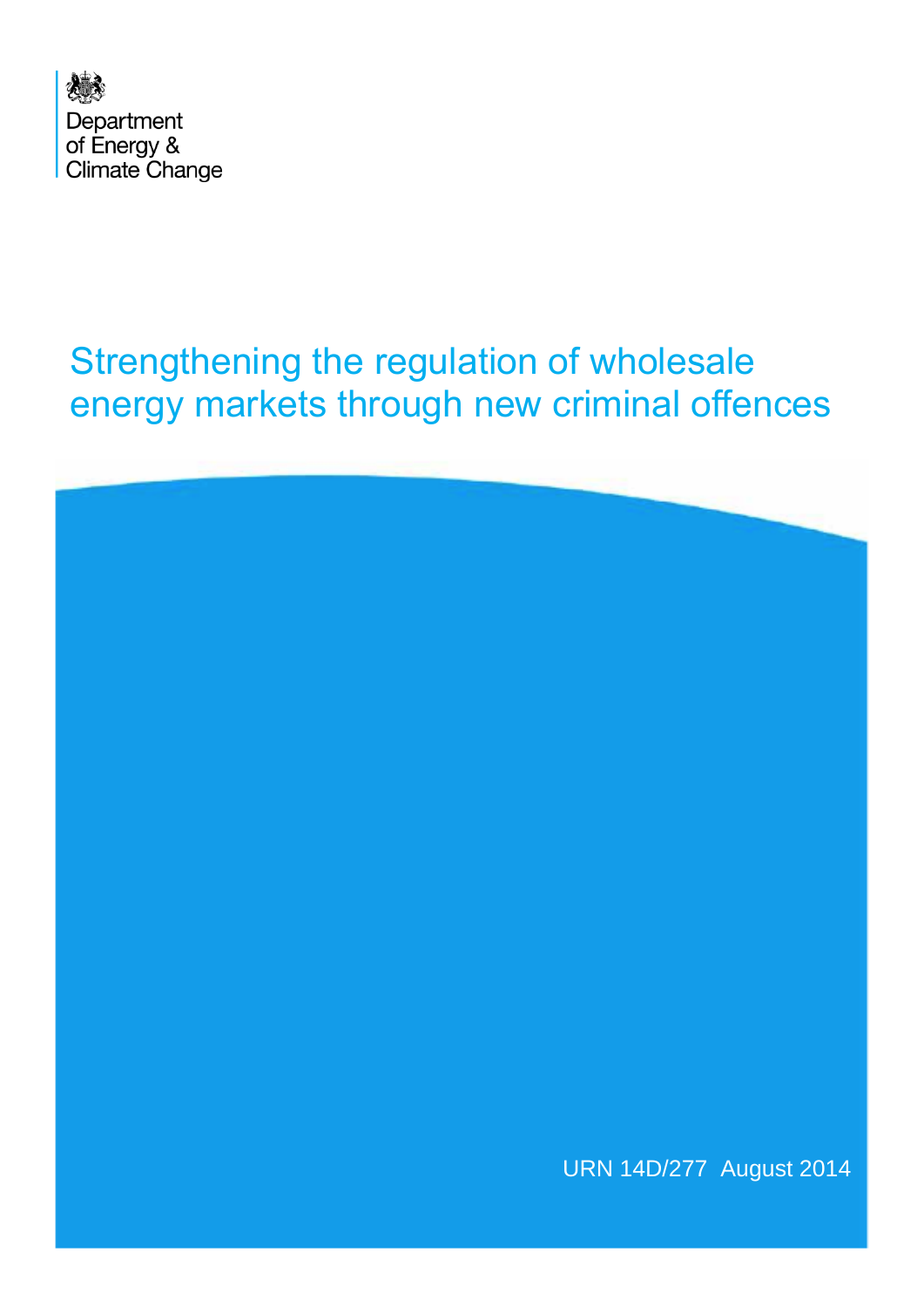© Crown copyright 2014

URN 14D/277

You may re-use this information (not including logos) free of charge in any format or medium, under the terms of the Open Government Licence.

To view this licence, visit [www.nationalarchives.gov.uk/doc/open-government-licence/](http://www.nationalarchives.gov.uk/doc/open-government-licence/) or write to the Information Policy Team, The National Archives, Kew, London TW9 4DU, or email: [psi@nationalarchives.gsi.gov.uk.](mailto:psi@nationalarchives.gsi.gov.uk)

Any enquiries regarding this publication should be sent to us at: Department of Energy and Climate Change 3 Whitehall Place, London, SW1A 2AW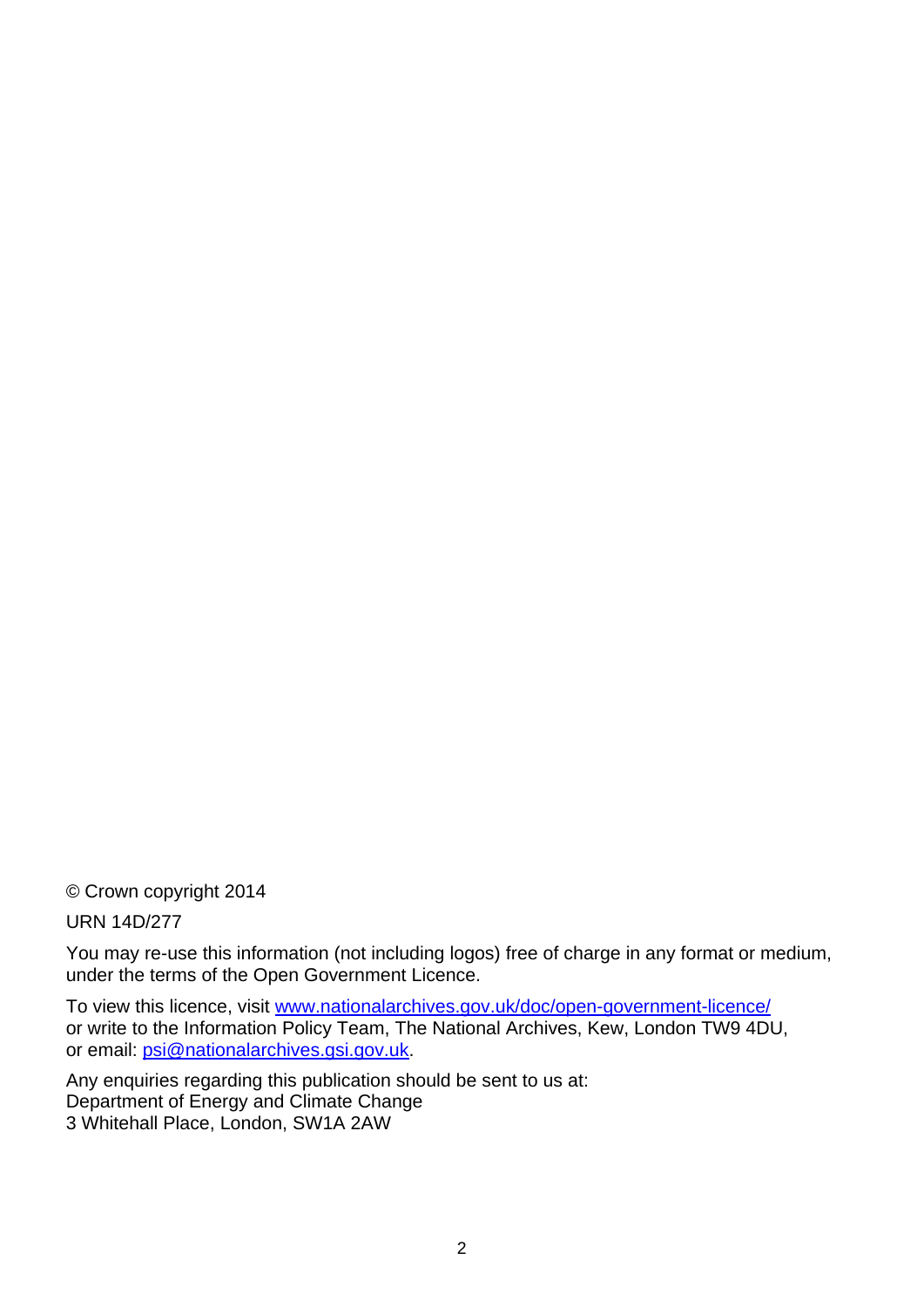# **Foreword**

Our liberalised energy markets, which are underpinned by robust independent regulation, are a critical part of the UK economy. Effective competition in the wholesale energy markets is a key driver of lower prices which is why this Government is continuing to take steps to strengthen competition, so that markets work more effectively for consumers. I am committed to maintaining a strong and stable regulatory framework that delivers transparent and competitive markets and has the right penalties for those who step out of line. One component of this is having strong sanctions against those who abuse energy markets.

The wholesale energy market regulators have powers to deal with market manipulation and insider dealing in wholesale gas and electricity including the ability to impose unlimited fines, access to information and the power to enter premises. This consultation document sets out the case for new criminal offences of insider dealing in and the manipulation of wholesale energy markets. I am minded to create these new criminal offences so that energy markets and the consumers that rely on them have similar safeguards to those in place in financial markets in which the regulator has the ability to prosecute for criminal offences.

### **The Rt. Hon Edward Davey MP**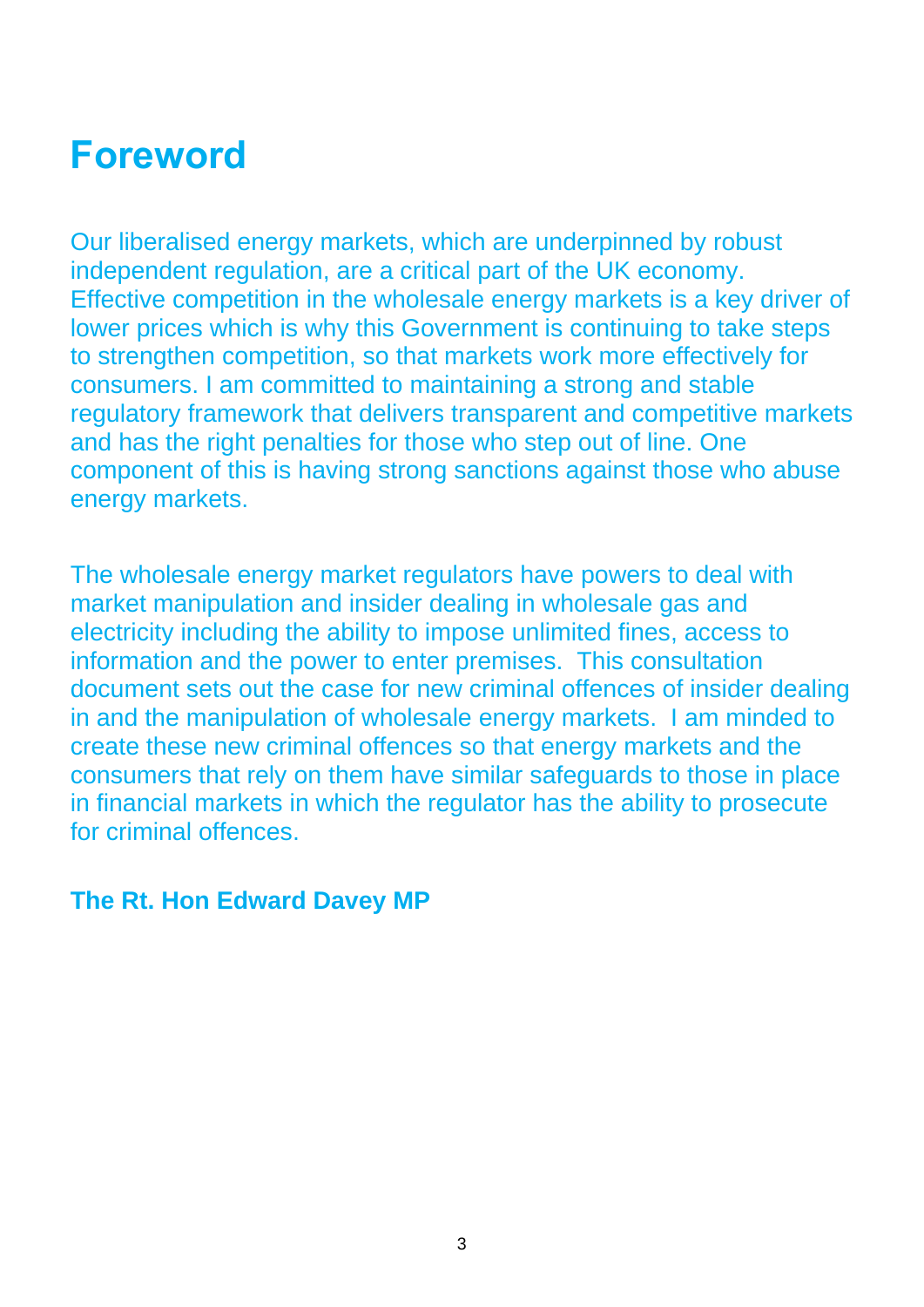# **Contents**

| The EU regulation on wholesale energy market integrity and transparency (REMIT) 7 |  |
|-----------------------------------------------------------------------------------|--|
|                                                                                   |  |
|                                                                                   |  |
|                                                                                   |  |
|                                                                                   |  |
|                                                                                   |  |
|                                                                                   |  |
|                                                                                   |  |
|                                                                                   |  |
|                                                                                   |  |
|                                                                                   |  |
|                                                                                   |  |
|                                                                                   |  |
|                                                                                   |  |
|                                                                                   |  |
|                                                                                   |  |
|                                                                                   |  |
|                                                                                   |  |
|                                                                                   |  |
|                                                                                   |  |
|                                                                                   |  |
|                                                                                   |  |
|                                                                                   |  |
|                                                                                   |  |
|                                                                                   |  |
|                                                                                   |  |
|                                                                                   |  |
|                                                                                   |  |
|                                                                                   |  |
|                                                                                   |  |
|                                                                                   |  |
|                                                                                   |  |
|                                                                                   |  |
| Chapter 5: Enforcement                                                            |  |
|                                                                                   |  |
|                                                                                   |  |
|                                                                                   |  |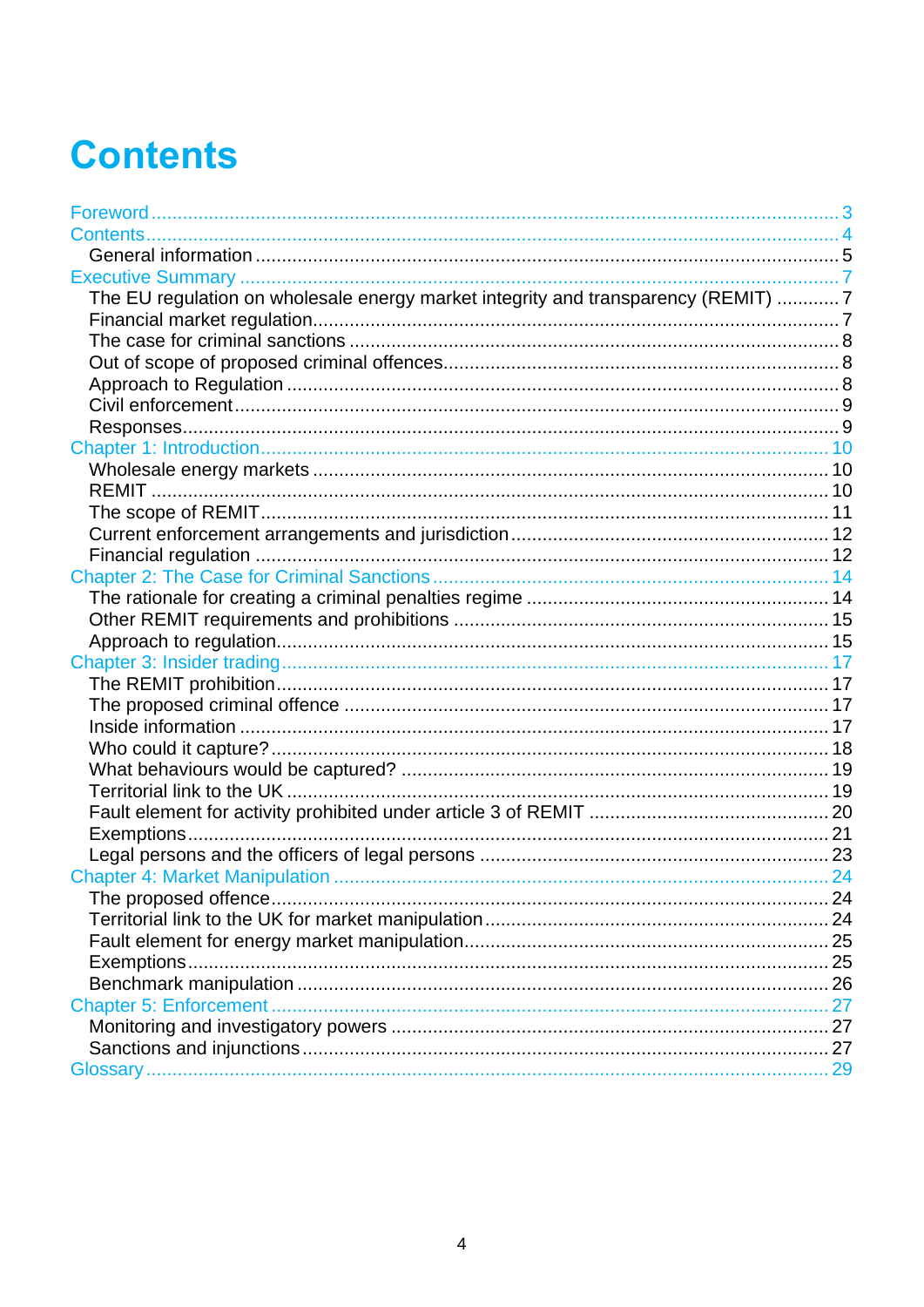# General information

#### **Purpose of this consultation**

This consultation seeks views on proposals to create new criminal offences of energy market manipulation and insider trading in energy markets.

#### **Issued:**

6 August 2014

#### **Respond by:**

30 September 2014

#### **Enquiries to:**

Energy Markets and Consumers Team Department of Energy & Climate Change, 4th Floor Area C, 3 Whitehall Place, London, SW1A 2AW Tel: 0300 068 6910 Email: [Arvin.jeboo@decc.gsi.gov.uk](mailto:xxxxxxxxxx@decc.gsi.gov.uk) Consultation reference: URN 14D/277

#### **Territorial extent:**

The United Kingdom.

References in this document to "the regulator" are to Ofgem in Great Britain and to the Northern Ireland Authority for Utility Regulation in Northern Ireland.

#### **How to respond:**

Your response will be most useful if it is framed as a direct response to the questions posed, though further comments and evidence are also welcome.

#### **Additional copies:**

You may make copies of this document without seeking permission. An electronic version can be found at [https://www.gov.uk/government/consultations/strengthening-the-regulation-of](https://www.gov.uk/government/consultations/strengthening-the-regulation-of-wholesale-energy-markets-through-new-criminal-offences)[wholesale-energy-markets-through-new-criminal-offences](https://www.gov.uk/government/consultations/strengthening-the-regulation-of-wholesale-energy-markets-through-new-criminal-offences)

Other versions of the document in Braille, large print or audio-cassette are available on request. Please contact us under the above details to request alternative versions.

#### **Confidentiality and data protection:**

Information provided in response to this consultation, including personal information, may be subject to publication or disclosure in accordance with the access to information legislation (primarily the Freedom of Information Act 2000, the Data Protection Act 1998 and the Environmental Information Regulations 2004).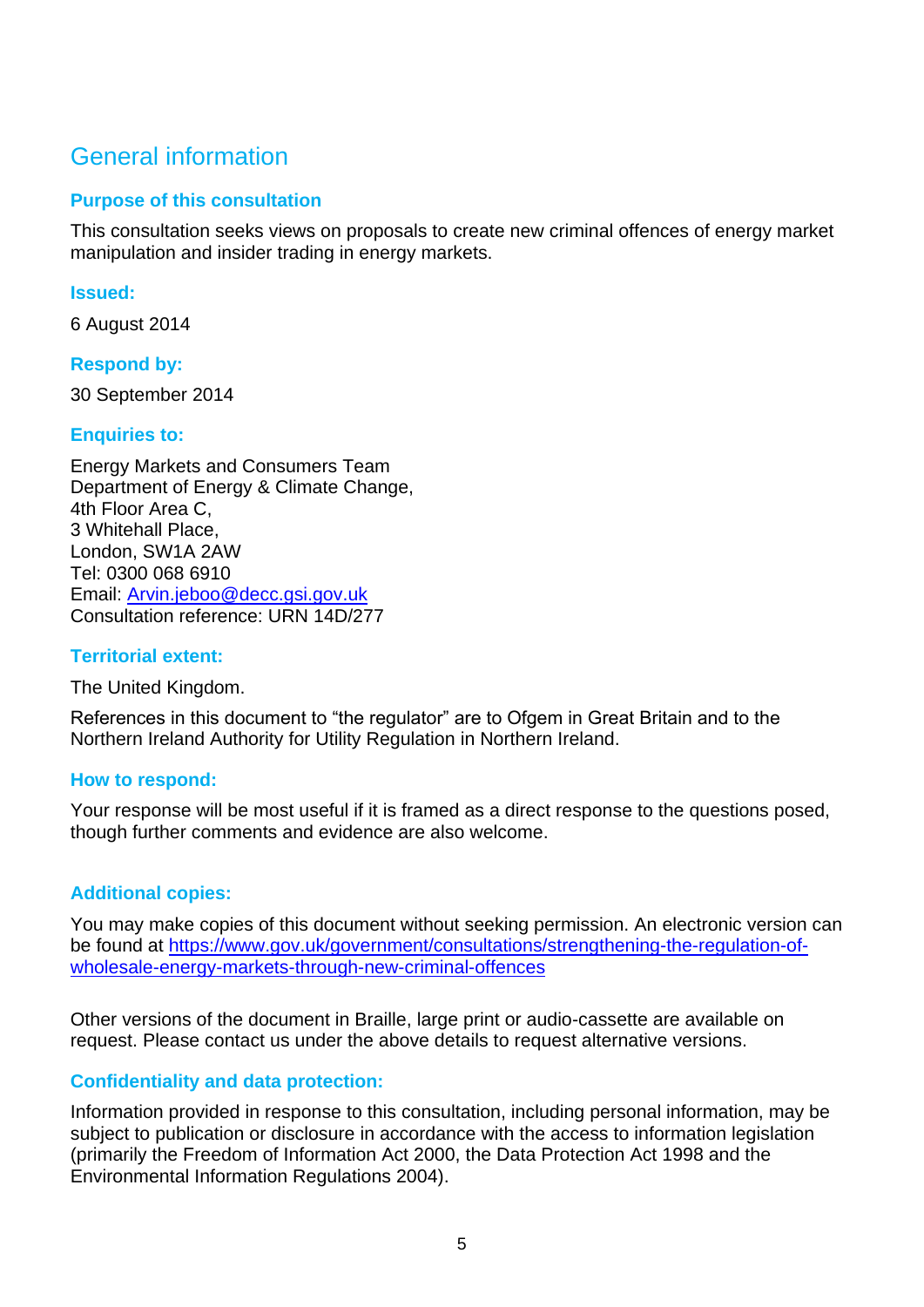If you want information that you provide to be treated as confidential please say so clearly in writing when you send your response to the consultation. It would be helpful if you could explain to us why you regard the information you have provided as confidential. If we receive a request for disclosure of the information we will take full account of your explanation, but we cannot give an assurance that confidentiality can be maintained in all circumstances. An automatic confidentiality disclaimer generated by your IT system will not, of itself, be regarded by us as a confidentiality request.

We will summarise all responses and place this summary on our website at [www.decc.gov.uk/en/content/cms/consultations/.](http://www.decc.gov.uk/en/content/cms/consultations/) This summary will include a list of names or organisations that responded but not people's personal names, addresses or other contact details.

#### **Quality assurance:**

This consultation has been carried out in accordance with the Government's Code of Practice on consultation, which can be found here: <http://www.bis.gov.uk/files/file47158.pdf>

If you have any complaints about the consultation process (as opposed to comments about the issues which are the subject of the consultation) please address them to:

DECC Consultation Co-ordinator 3 Whitehall Place London SW1A 2AW Email: consultation.coordinator@decc.gsi.gov.uk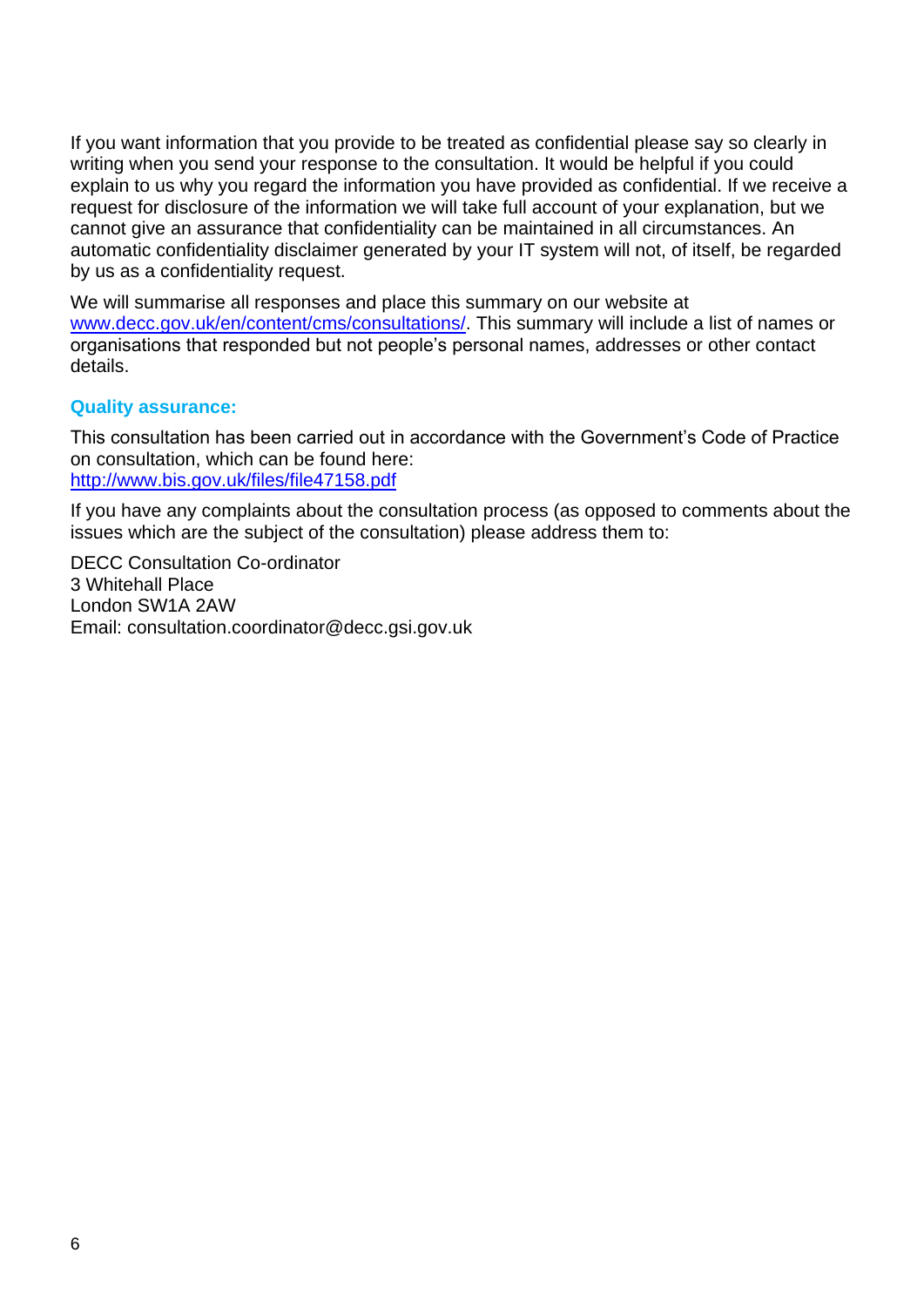# **Executive Summary**

## The EU regulation on wholesale energy market integrity and transparency (REMIT)

- I. The EU regulation on wholesale energy market integrity and transparency (REMIT) prohibits insider dealing and market manipulation in wholesale energy markets and establishes a monitoring regime for wholesale energy trades. The Government created a civil enforcement regime for breaches of REMIT through regulations in June 2013 in Great Britain (it was created in Northern Ireland by regulations that came into force on 31 August 2013). Under this regime, the relevant utility regulator in either Great Britain or Northern Ireland has the ability to require information, carry out inspections, and impose unlimited fines for insider dealing and market manipulation. The regime establishes a new framework for the monitoring of wholesale energy markets to detect and deter market manipulation and insider trading, including introducing an obligation on persons professionally arranging transactions to report suspicious transactions.
- II. We announced in the Annual Energy Statement in October 2013<sup>1</sup>, that we would consult on strengthening the existing civil enforcement regime by creating new criminal offences in line with the prohibitions relating to market abuse in REMIT.

### Financial market regulation

- III. The UK's regime governing market abuse and inside information in the financial sector consists of both civil and criminal sanctions which are set out by the Financial Services and Markets Act 2000 (FSMA), the Financial Services Act 2012 (FSA), and the Criminal Justice Act 1993 (CJA). These enable the regulator to seek criminal sanctions of up to seven years' imprisonment for market manipulation and insider dealing.
- IV. In EU law, the Market Abuse Directive 2003 (MAD), which was implemented in 2005, required the creation of an EU market abuse regime and a framework for establishing a proper flow of information in the financial markets. It was designed to improve confidence in the integrity of the integrated European market and greater cross border co-operation.
- V. REMIT definitions of inside information (article 3) and market manipulation (article 5) are very similar to those in MAD and existing UK law.
- VI. From 2016, the Market Abuse Regulation (MAR) will replace the MAD. Political agreement was reached on MAR in June 2013 but could not be adopted until certain definitions were agreed through the negotiation of the review of the Markets in Financial Instruments Directive Review (MiFID2).
- VII. The scope of REMIT is partly determined by that definition of financial instruments; contained within MiFID2; therefore REMIT's scope will change when MAR replaces

<sup>1</sup> https://www.gov.uk/government/publications/annual-energy-statement-2013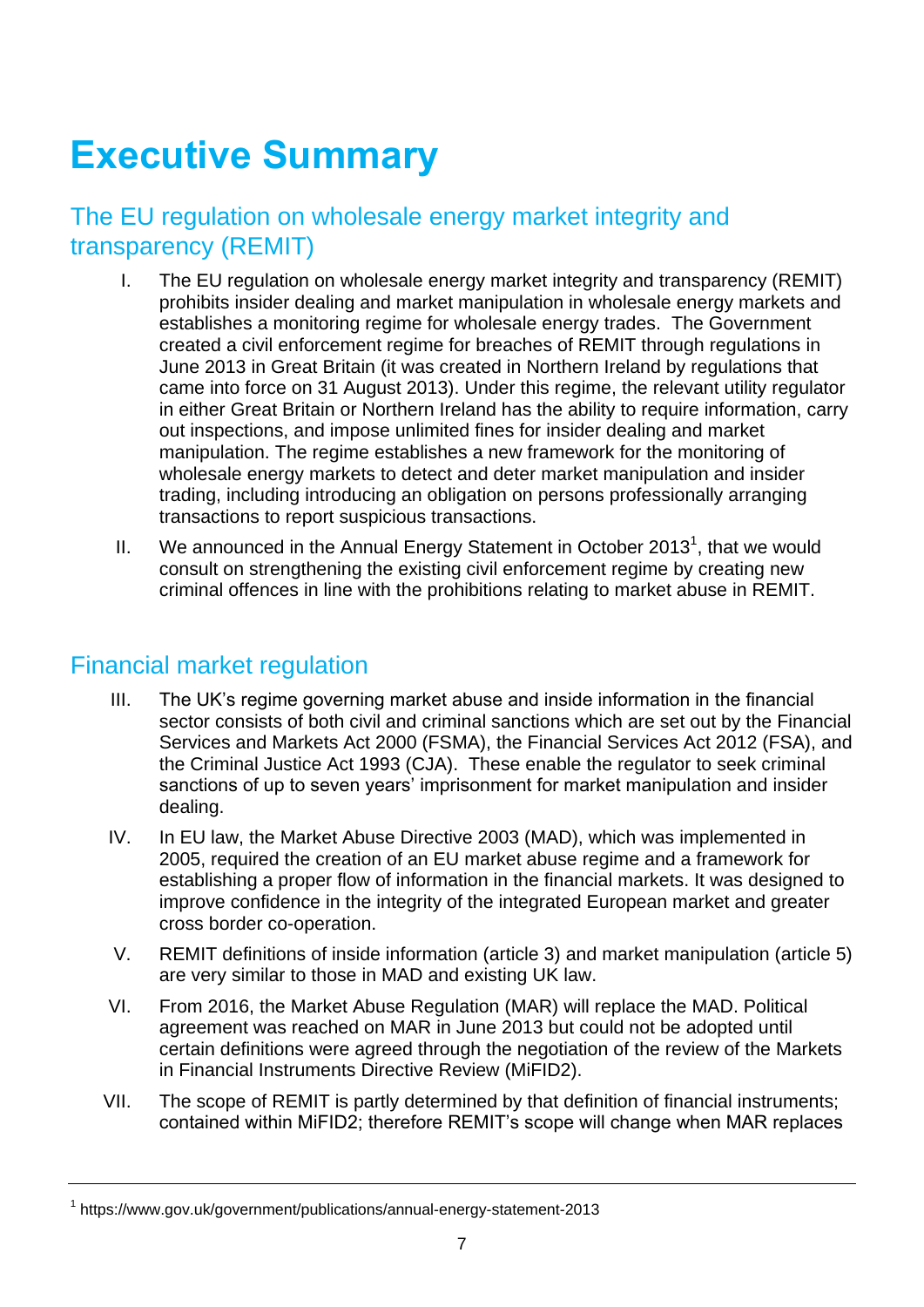MAD. MAR was published in the EU Official Journal and the majority its provisions will apply from 3 July 2016.

## The case for criminal sanctions

- VIII. Articles 3 and 5 of REMIT create prohibitions around insider dealing and market manipulation in wholesale energy markets. These prohibitions equate closely to the criminal offences that already exist in financial markets around market manipulation and insider dealing. Similar behaviour in energy markets can cause similar concerns for consumers and the economy so should be subject to similar sanctions.
	- IX. There is a strong case for considering criminal sanctions to support the enforcement of REMIT. Manipulation of energy markets and the misuse of inside information in dealing are significant deviations from normal energy market practices. The wholesale energy markets are opaque at times, as they involve small numbers of highly skilled organisations and individuals using sometimes very technical financial instruments and agreements. This, coupled with the energy market's huge significance for consumers and the economy and the very significant sums of money involved, means that, though the risk of wrong-doing is small, its impact would be significant and would extend beyond the immediate parties to the trade.
	- X. The approach we are proposing would give consumers and market participants assurance that the regulator is able to fully address any issues as they arise, and ensure that a more effective deterrent is in place.

*We are therefore minded to legislate to create new criminal sanctions around insider dealing and market manipulation as set out in chapters 3 and 4 of this consultation.* 

## Out of scope of proposed criminal offences

XI. REMIT regulations also place requirements on market participants in articles 4, 8, 9 and 15. For example, articles 8 and 9 deal with registration with the regulator and the provision of information. We are still developing the civil enforcement regime for articles 8 and 9, which is not yet in force. Articles 4, 8, 9 and 15 are about administrative compliance rather than prohibiting activity that directly undermines the efficient and equitable functioning of the regulated market. The civil sanctions, including unlimited fines, are sufficiently severe to have the required deterrent effect on non-compliance with these administrative requirements. On balance, we therefore do not believe that there is a compelling case at present for creating criminal sanctions around these requirements but will keep the effectiveness of the civil sanctions regime for these matters under review.

# Approach to Regulation

XII. In order to ensure that criminal sanctions are in place as soon as possible we are minded to make regulations using the power in section 2(2) of the European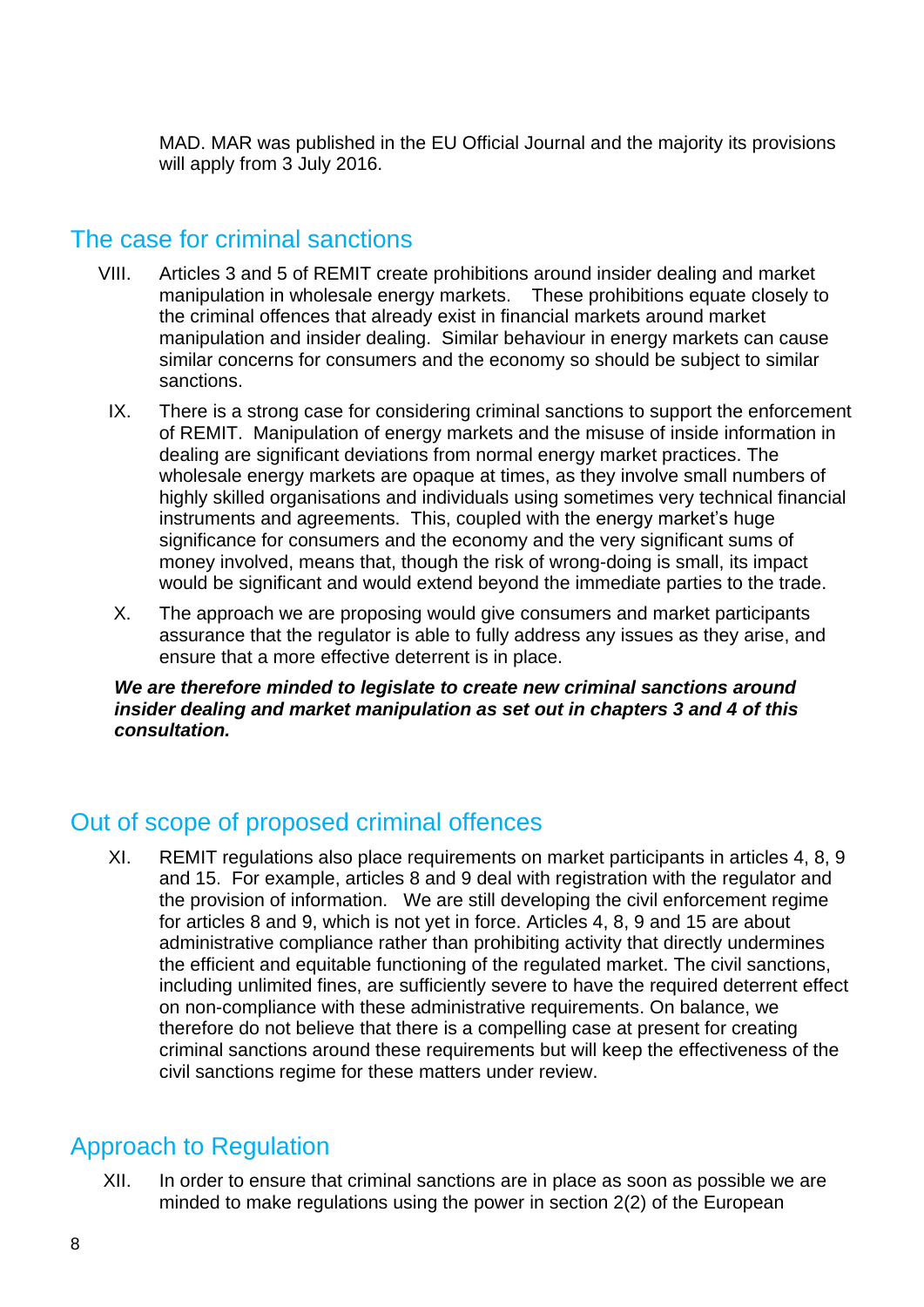Communities Act 1972 (ECA) to address the clear gap between the financial and energy markets regulatory regimes around insider dealing and market manipulation. Such regulations will only create criminal sanctions with a penalty of up to 2 years imprisonment. The detail of the new criminal offences we are proposing to create around insider dealing and market manipulation is set out in chapters 3 and 4 of this document.

- XIII. We are mindful of the continuing market risks that would be created by the lower maximum prison sentence available to the courts as the sanction that we are proposing for energy market insider dealing and market manipulation compared to the same offences in financial markets (where there is a maximum penalty of 7 years). We are therefore proposing to keep the relationship between the markets under review as the regulatory regime around financial markets develops.
- XIV. We are also proposing to follow the scope of REMIT in terms of the persons captured and extend the offences to include legal persons (companies) and the decision-makers within them.

# Civil enforcement

XV. Enforcement of the proposed new criminal offences will draw on the monitoring and investigatory powers that have been put in place for REMIT civil sanctions. Chapter 5 sets out that existing enforcement regime for REMIT

## Responses

XVI. Responses are invited from all interested parties by  $30<sup>th</sup>$  September 2014.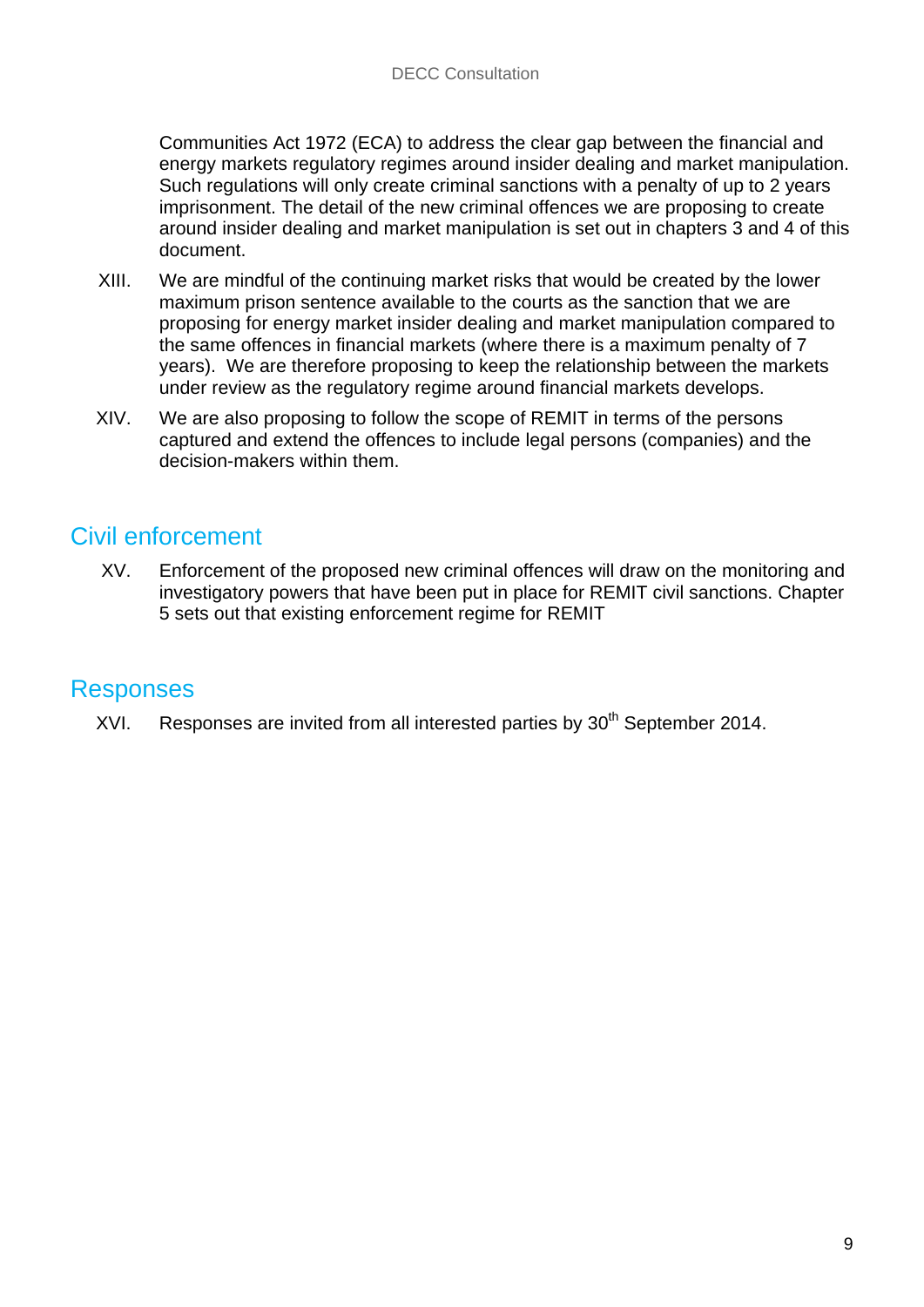# **Chapter 1: Introduction**

- 1.1. We announced in the Annual Energy Statement 2013 that we would consult on the introduction of criminal sanctions for anyone found manipulating energy markets and harming the consumer interest. Competition, transparency and market integrity need to be at the heart of everything we do – this is how we can ensure the best outcomes for consumers.
- 1.2. There need to be tough sanctions for those who break the rules that is why the UK was amongst the first to implement civil sanctions under new EU REMIT legislation and the Government is now consulting on criminal sanctions for market abuses such as insider dealing.

### Wholesale energy markets

- 1.3. The UK wholesale energy markets are of great significance to the UK economy and to Europe as a whole. For example, trading on the GB wholesale energy markets has been estimated to be worth between £297bn – £333.5bn/year. In addition to this figure a significant volume of trading of European energy products is done through London-based brokers. The value of the European gas market being traded through the UK is an estimated £282 billion<sup>2</sup> in 2013. The UK acts as a hub for gas; the GB liquid gas market is used as a reference price for gas delivered elsewhere in Europe and into the electricity market where gas is a significant and sometimes marginal (price setting) fuel.
- 1.4. The large figures involved and the importance of the wholesale energy market for financial services, industry and UK and European consumers make the integrity of the market a matter of national and international importance.

## **REMIT**

- 1.5. REMIT has been in force since 28 December 2011. REMIT prohibits insider trading and market manipulation in wholesale energy markets across the EU and establishes a monitoring regime for wholesale energy trades by:
	- introducing explicit prohibitions of market manipulation, attempted market manipulation and insider trading in wholesale energy markets;
	- requiring the effective and timely public disclosure of inside information by market participants;
	- introducing an obligation to report suspicious transactions;

<sup>-</sup> <sup>2</sup> Actual brokered over the counter energy data was used (Source: London Energy Brokers Association), plus the additional estimated proportion of that market that is not OTC. This market estimate is for the market from February 2013 until January 2014. Estimates calculated based on the data published by LEBA with the average of the month ahead ICE NBP price. [http://www.leba.org.uk/pages/index.cfm?page\\_id=4](http://www.leba.org.uk/pages/index.cfm?page_id=4)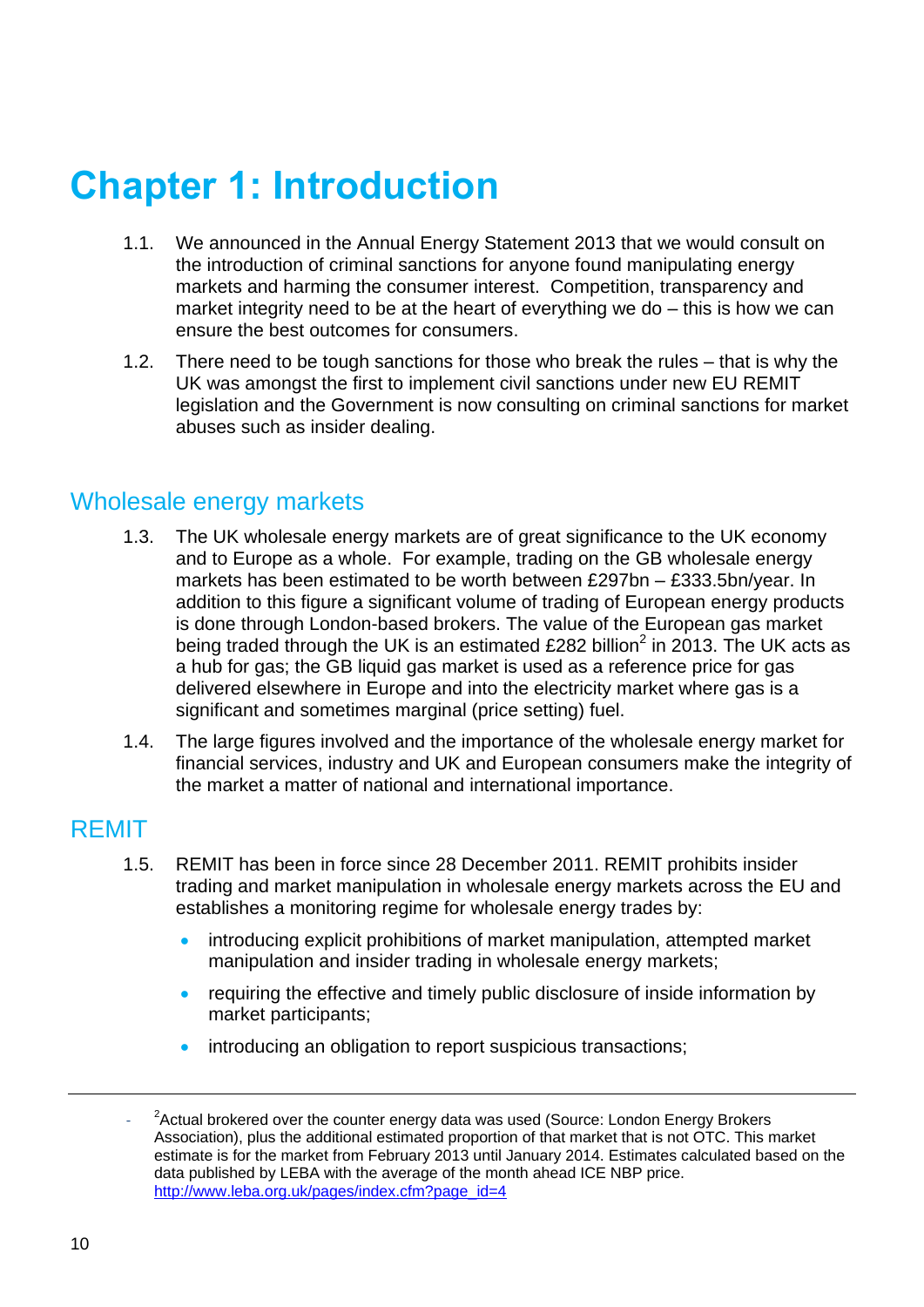- establishing a new framework for the monitoring of wholesale energy markets to detect and deter market manipulation and insider trading; and
- requiring national regulatory authorities (NRAs) to be given enforcement and investigatory powers and requiring member states to establish a penalty regime for sanctioning of breaches at a national level.
- 1.6. The Government's REMIT enforcement regulations<sup>3</sup> entered into force on 29 June 2013. The Northern Ireland REMIT Regulations came into force on 31 August 2013. These regulations together created a civil enforcement regime for market abuse in wholesale energy markets in the UK (hereafter "the 2013 Regulations" or "the civil enforcement regime"). In Great Britain, the regulatory authority responsible for the civil regime is Ofgem; in Northern Ireland, it is the Northern Ireland Authority for Utility Regulation. We use the terms the regulators or regulator to refer to both.
- 1.7. The 2013 Regulations gave the regulators the power to request any relevant information; carry out onsite inspections; and impose unlimited fines for breaches of a REMIT requirement.
- 1.8. Creating the proposed criminal sanctions for energy market abuse and insider trading would be consistent with the implementation that is required by REMIT. REMIT creates requirements and prohibitions mainly on market participants trading wholesale energy and requires Member States to create penalties for breach of the regulation that *are proportionate, effective and dissuasive.* Criminal sanctions are more dissuasive than civil sanctions alone for people who have little to lose from financial penalties or little expectation of on-going engagement in energy markets.
- 1.9. REMIT does not set out how Member States should create penalties for breaches of the regulations. The 2013 regime was put in place to protect consumers from the earliest possible date. At that point it was not practically possible to put in place a criminal regime and so to align more closely with the UK financial services regime.

## The scope of REMIT

- 1.10. The scope of REMIT is determined in part by the EU financial regulations. In general terms REMIT covers energy supply and transmission contracts and related derivative contracts. But similar derivative contracts are also covered by energy or financial legislation depending on the platform on which they are traded. As the EU financial regulations are implemented the scope of REMIT will be affected and enforcement for some products may move from Ofgem and the Northern Ireland Authority for Utility Regulation, to the Financial Conduct Authority (FCA). Wholesale energy products are contracts or derivatives, irrespective of where and how they are traded, that are:
	- contracts for the supply of electricity or natural gas where delivery is in the EU;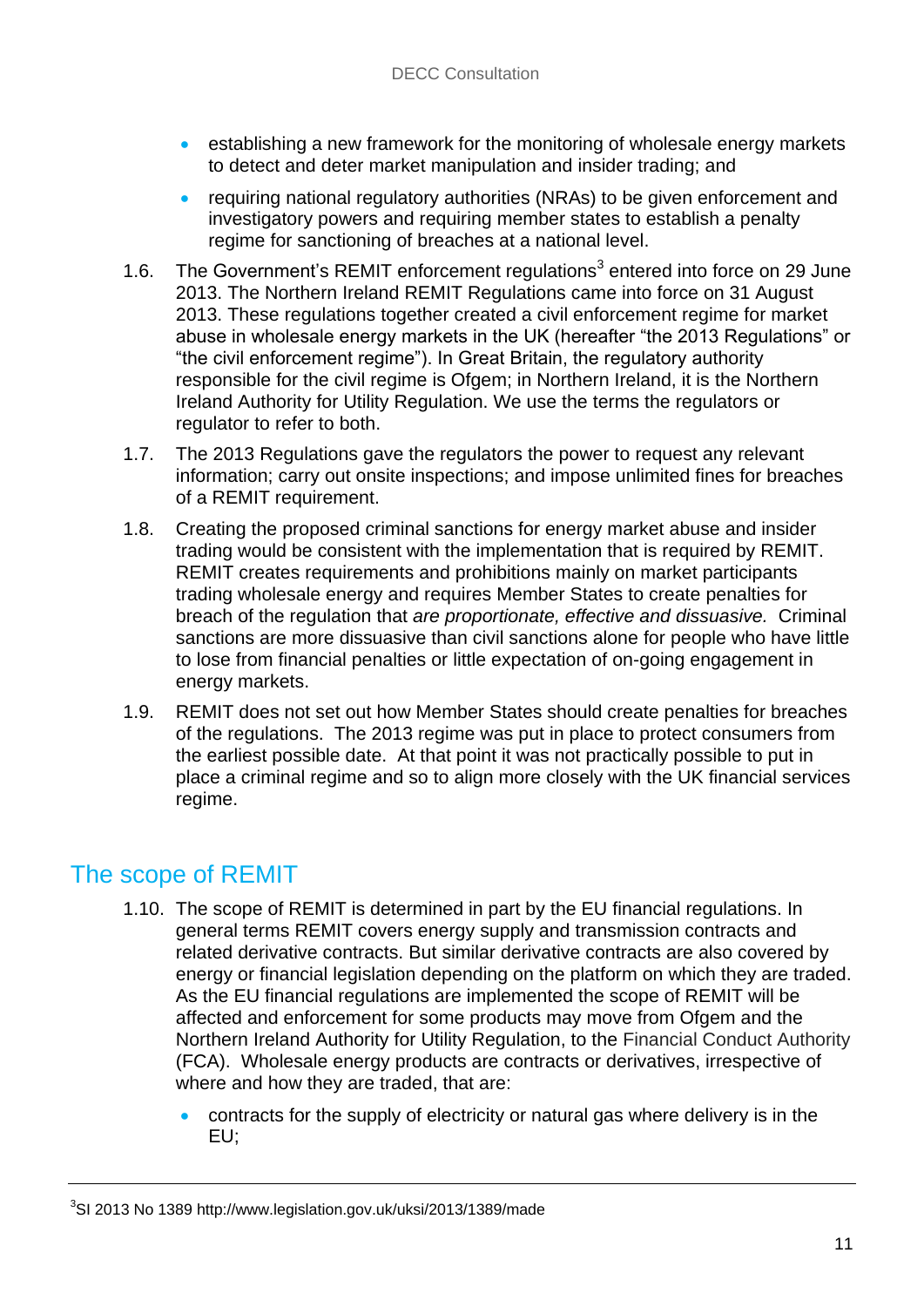- derivatives relating to electricity or natural gas produced, traded or delivered in the EU;
- contracts relating to the transportation of electricity or natural gas in the EU;
- derivatives relating to the transportation of electricity or natural gas in the EU;

#### except:

- contracts for the supply and distribution of electricity or natural gas to final customers who are a single economic entity where the consumption capacity at any given plant under the control of that single economic entity is less than 600 GWh per year, so far as those plants do not exert a joint influence on wholesale energy prices due to their being located in different relevant geographical markets.
- 1.11. In addition, Articles 3 and 5 of REMIT do not apply to wholesale energy products which are also financial instruments, to which MAD applies.

### Current enforcement arrangements and jurisdiction

- 1.12. The 2013 regulations create an enforcement regime for listed "REMIT requirements". The regulations also provide powers and sanctions for the regulator, in order for it to enforce REMIT requirements.
- 1.13. The 2013 regulations, which draw directly on the underlying provisions of REMIT, should be seen as having the same territorial extent and application as required by REMIT in order to give full effect to REMIT. The regulations could, therefore, extend to offshore activity covered by REMIT, activity where individuals involved in the prohibited activity are present in the UK, or where any relevant wholesale energy product concerns gas or electricity produced in, traded in or delivered to the UK.
- 1.14. The 2013 regulations give the regulator powers to investigate and monitor energy markets including powers to:
	- require regulated persons and others to provide the regulator with information to enable it monitor compliance within REMIT and investigate suspected breaches;
	- levy unlimited financial penalties against those in breach of REMIT;
	- apply for restitutionary damages to be paid in respect of profits accrued from or losses suffered as a result of failure to comply with REMIT requirement;
	- apply for dedicated injunctions to enforce REMIT; and
	- **enter premises.**

### Financial regulation

1.15. The UK's regime governing market abuse and inside information in the financial sector consists of both civil and criminal sanctions which are set out by the FSMA, the FSA and the CJA93 which enable the regulator, amongst other things, to seek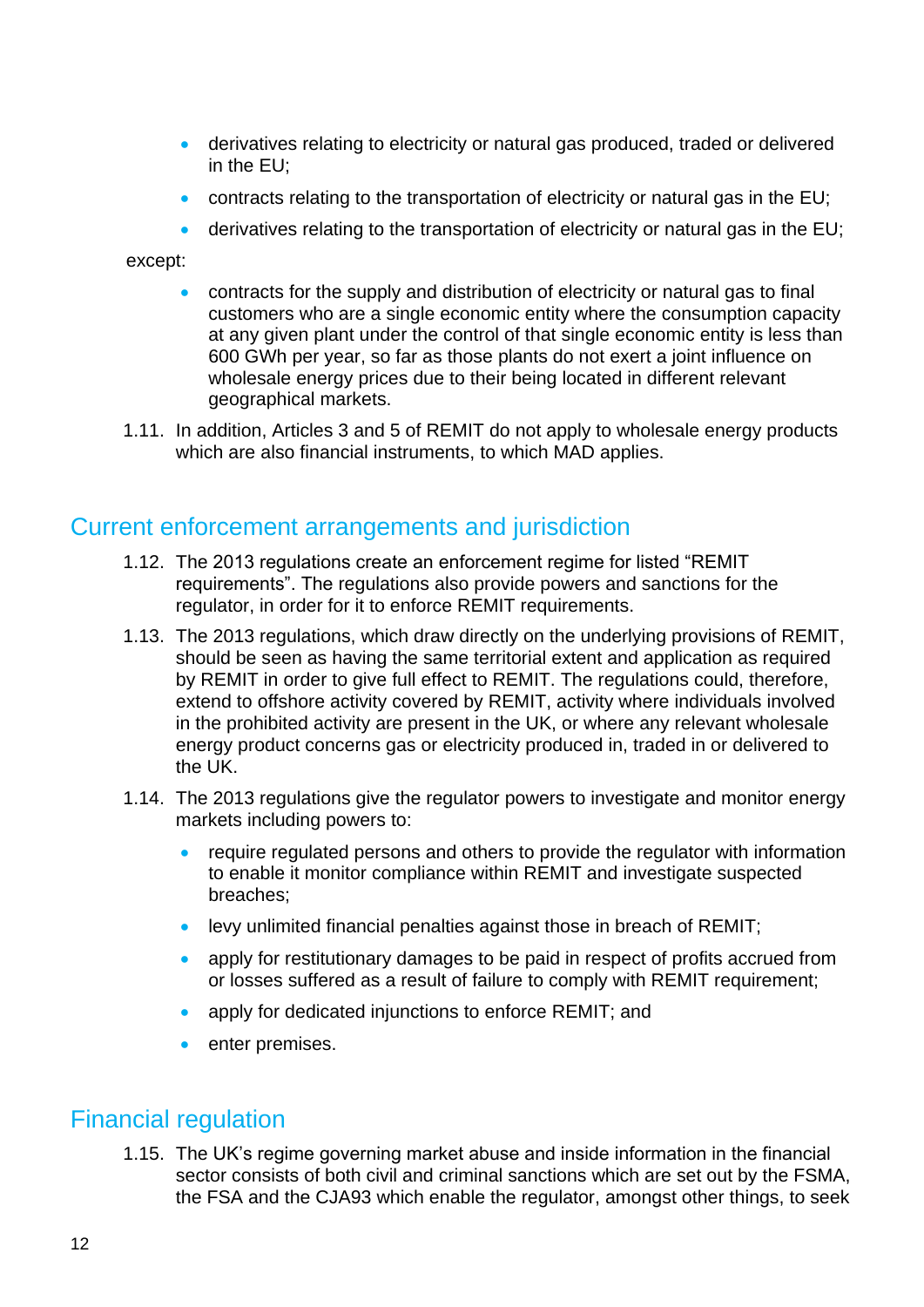criminal sanctions of up to seven years' imprisonment for market manipulation and insider dealing.

- 1.16. In EU law, the implementation of the MAD in 2005 created an EU-wide market abuse regime and a framework for establishing a proper flow of information to the financial markets. It was designed to improve confidence in the integrity of the integrated European market and greater cross border co-operation.
- 1.17. REMIT definitions of inside information (article 3) and market manipulation (article 5) are very similar to those in MAD and existing domestic legislation.
- 1.18. MAR will now replace the MAD. The draft text of MAR was agreed by the European Commission in June 2013 but could not be adopted until certain definitions were agreed through the negotiation of MiFID2. It is anticipated that MAR will come into force in 2016. MAD (and, in the future, MAR) covers the trading of certain financial instruments. The scope of REMIT is partly determined by that definition of financial instruments contained within MiFID2; REMIT's scope will change when MAR replaces MAD. MAR was published in the EU Official Journal and the majority its provisions will apply from 3 July 2016.

#### **Q1: Consultation Question**

**1. Do you know of any evidence about or examples of energy market manipulation or insider trading practices that should be taken into account in decisions about the proposed offences?**

#### **Q2: Consultation Question**

**2. Do you think that the territorial reach of the regulators' functions in respect of REMIT enforcement should be clarified?**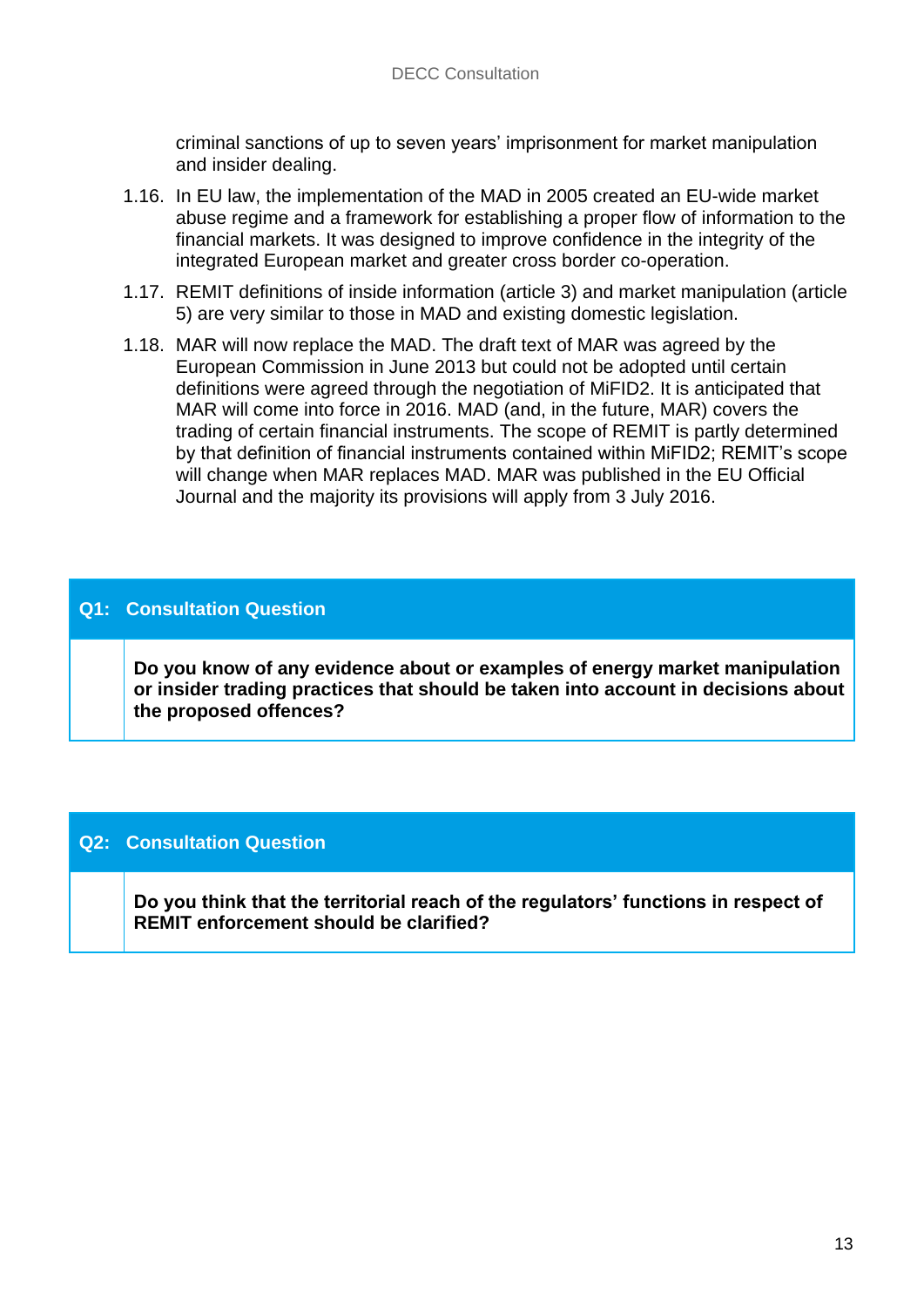# **Chapter 2: The Case for Criminal Sanctions**

## The rationale for creating a criminal penalties regime

- 2.1. There is a strong case for considering criminal sanctions to support the enforcement of REMIT. The wholesale energy markets are opaque at times as they are operated by small numbers of highly skilled organisations and individuals using sometimes very technical financial instruments and agreements. This coupled with the huge significance of energy for consumers and the economy, and the very significant sums of money involved means that, though the risk of wrong-doing is small, its impact would be significant.
- 2.2. We need the highest standard of protection for consumers. Healthy competition in the wholesale energy markets is important. That is why we have put in place a civil sanctions regime with strong incentives not to break the rules.
- 2.3. REMIT creates other requirements for wholesale energy market participants, such as providing information to and registering with the regulator. These are reinforced by the civil enforcement regime that we have put in place.
- 2.4. The prohibited behaviour in relation to market manipulation and insider trading is fundamentally different to a breach of other REMIT requirements because of the potential effect of even a small number of instances of such prohibited behaviour on the functionality and security of the wholesale energy market. We believe that this justifies the labelling of such activity as criminal.
- 2.5. The creation of criminal offences in these circumstances would be proportionate because of the significant harm potentially caused. These prohibited behaviours may have serious financial impact on market participants and on the wider confidence in the operation of gas and power markets, distorting competition and deterring market entry. In addition, there is a real risk that for a small number of organisations or individuals civil sanctions alone may not have a sufficiently strong deterrent effect because there can be very strong incentives to break the rules and it may be possible for those guilty of offences to absorb the civil sanction costs.
- 2.6. Criminal sanctions are more dissuasive where:
	- the market participant is not likely to be a repeat player, for example someone with one-off information about an energy infrastructure problem;
	- a criminal conviction has a particular additional impact on the ability of a person or organisation to conduct business, for example in terms of participation in certain markets or reputational damage from a criminal record; or where
	- financial incentives are not sufficient (for example a person who is already in financial difficulties and feels that they have little to lose). Some individuals and businesses may not be deterred by even unlimited fines. They may have limited funds that could be targeted or may assess that the potential exposure is worth the potential gain. This is likely to be particularly true where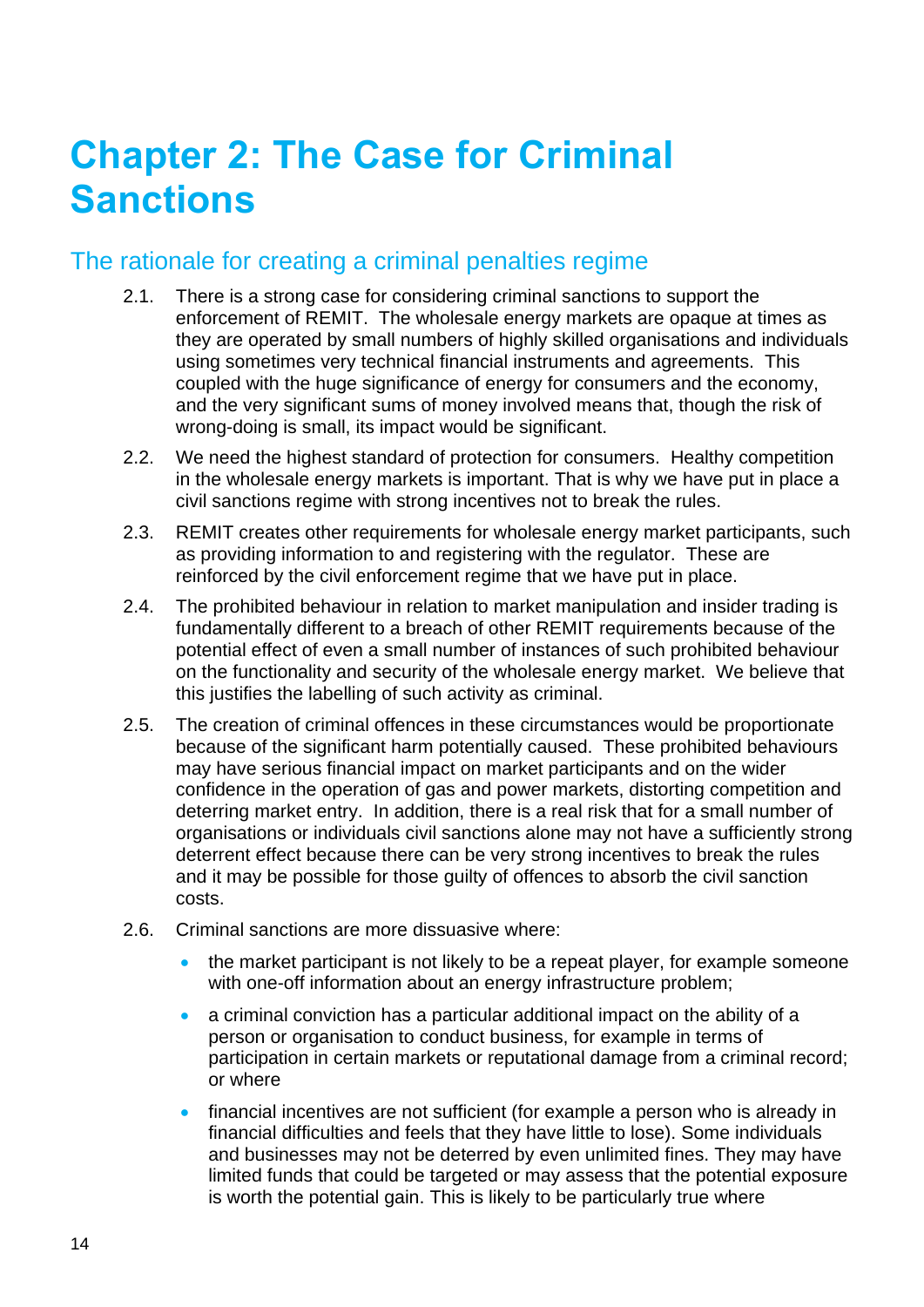individuals are committing offences such as insider dealing, perhaps in collusion with others, and where their employer is not complicit.

2.7. For these reasons, we believe that there is a strong case for putting in place additional criminal sanctions around articles 3 and 5 of REMIT to deal with possible insider dealing and market manipulation. We are therefore minded to use regulations to make sure that the regulator can seek a prison sentence for the worst instances of wholesale energy market abuse.

#### **Q3: Consultation Question**

**Do you agree that we should create criminal offences for the REMIT prohibitions on insider dealing and market manipulation?** 

## Other REMIT requirements and prohibitions

- 2.8. Articles 4, 8, 9 and 15 of the REMIT regulations also place requirements on market participants around market behaviours such as registration with the regulator and the provision of information. We have considered the case for creating criminal sanctions around these requirements, particularly around articles 8 and 9 (registration and the provision of transaction data).
- 2.9. On balance, we do not believe that there is a strong case for putting in place criminal sanctions for these other REMIT requirements at this point. We are still developing the civil enforcement regime for articles 8 and 9, which are not yet in force. But we believe unlimited fines are sufficiently severe to have the required deterrent effect on non-compliance with these administrative requirements. We therefore do not believe that there is a compelling case at present for creating criminal sanctions around these requirements but will keep the effectiveness of the civil sanctions regime for these matters under review.

#### **Q4: Consultation Question**

**Do you agree that the civil enforcement regime that is being created provides an effective deterrence to breaches of the REMIT requirements listed in the 2013 Regulations – including those around registration and the provision of information?** 

### Approach to regulation

2.10. The criminal sanctions regime we are proposing could be put in place by March 2015 using section 2(2) of the European Communities Act 1972 (ECA). Using the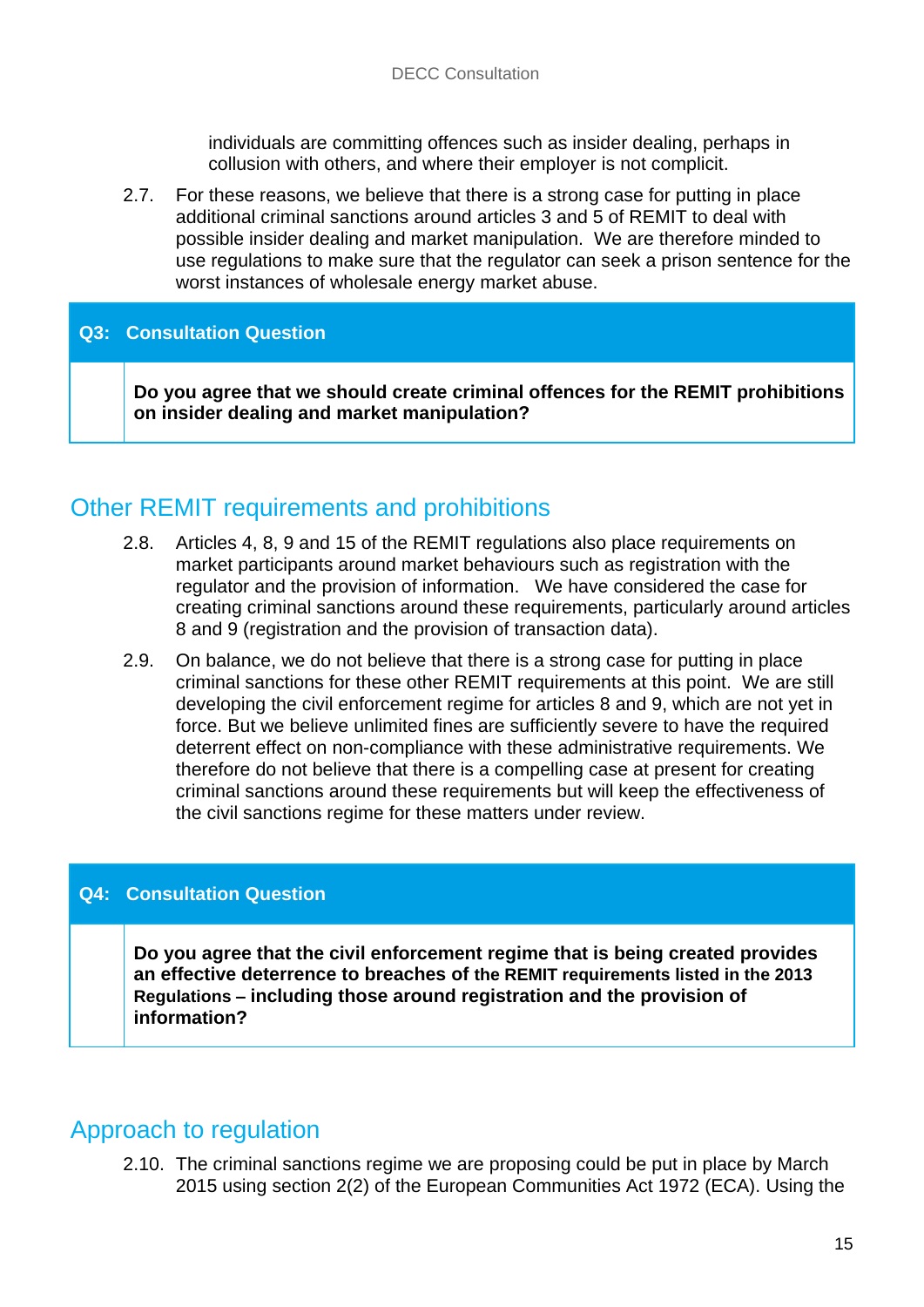ECA would however mean a maximum of 2 years imprisonment could be imposed by courts.

- 2.11. This is less than the maximum penalty of 7 years imprisonment available for the most serious instances of insider dealing and market manipulation in financial services.
- 2.12. Putting in place criminal offences with longer maximum sentences would require primary legislation, and that would take considerably longer to implement. Given the risks to market participants and consumers attached to the absence of any criminal sanctions for energy market manipulation and insider dealing, we are minded to make regulations under the ECA by early 2015.
- 2.13. We are however mindful of the arguments that there is a continuing market risk created by the lower maximum sanction we are proposing for energy market insider dealing and market manipulation compared to financial markets. We therefore propose keeping the relationship between the wholesale energy and financial market regulatory frameworks under review as the regulatory regime around financial markets develops. If a compelling case for equalisation of the sanctions available for similar criminal behaviours emerges then we would bring forward further proposals.

## Alignment with financial services legislation

- 2.14. A coherent relationship between the regulatory regimes for energy markets and financial markets is important to ensure consistency of treatment and effective deterrence. Without a common approach there is a risk that people will apply lower standards of market conduct in the energy market because it does not have criminal sanctions.
- 2.15. Currently, the UK's regime governing market abuse and inside information in the financial sector consists of both civil and criminal sanctions and is set out by the FSMA, the FSA and the CJA, together with the Financial Conduct Authority Handbook<sup>4</sup>.
- 2.16. The implementation of REMIT should be seen against the backdrop of the development of EU financial legislation which is tightening the regulation of financial markets. The proposed EU financial legislative instruments closely linked to REMIT are contained within MIFID2 and MAR. The Commission also adopted a proposal for a regulation on indices used as benchmarks in financial instruments and financial contracts on 18 September 2013 $5$ .
- 2.17. We therefore intend to keep the relationship between energy market and financial market regulation under review with the aim of increasing their alignment over time.

<sup>4</sup> http://fshandbook.info/FS/html/FCA/

<sup>&</sup>lt;sup>5</sup> http://ec.europa.eu/internal\_market/securities/benchmarks/index\_en.htm#maincontentSec1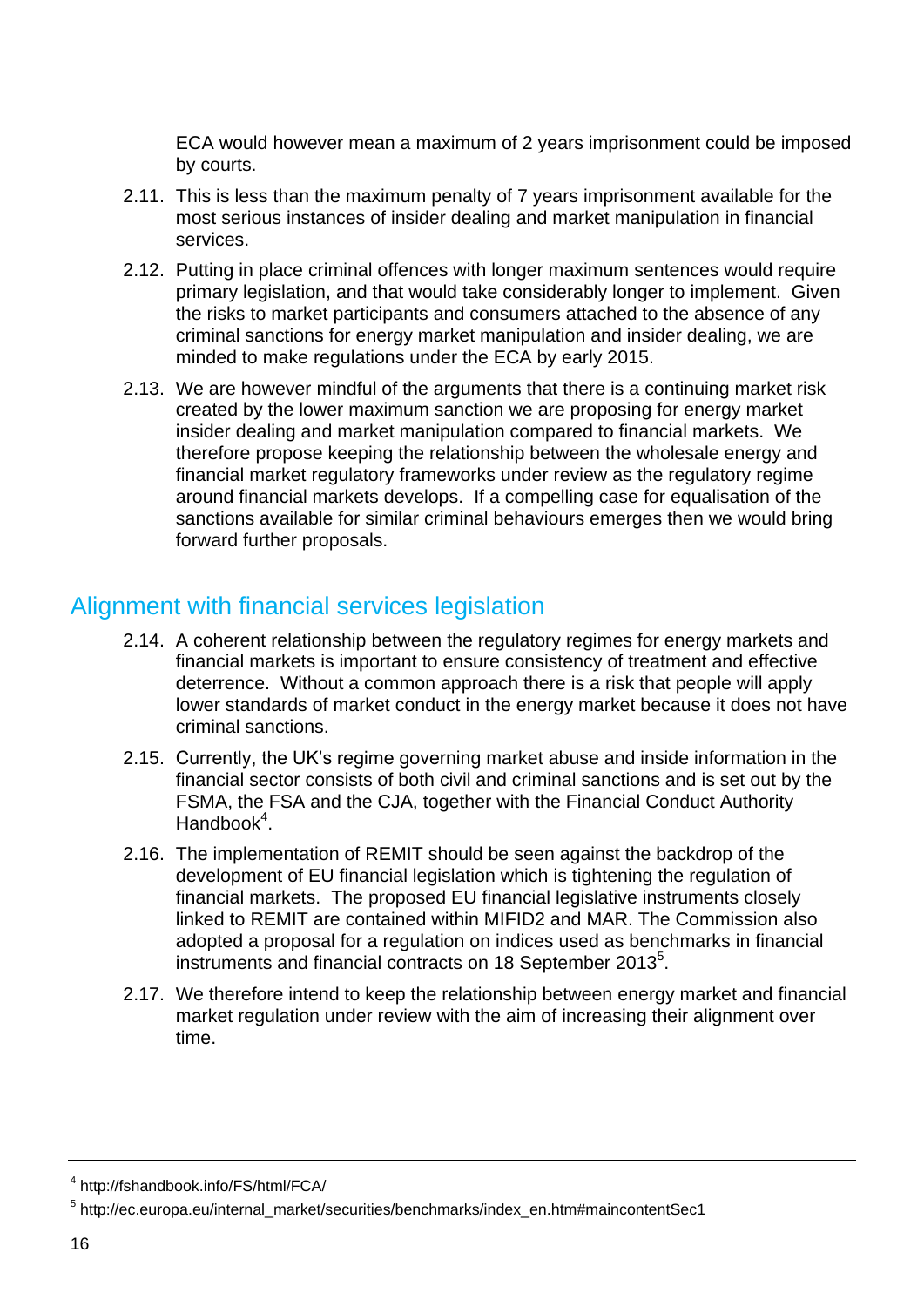# **Chapter 3: Insider trading**

## The REMIT prohibition

- 3.1. Insider trading focuses on the misuse of non-public information that may affect the trade in a wholesale energy product. In financial services trading based on inside information is illegal because it is seen as being unfair to other investors who do not have access to the same information. The principal domestic criminal offence for the insider trading of financial products is in Part 7 of the CJA which applies to natural persons (individuals) only.
- 3.2. Persons who possess inside information in relation to a wholesale energy product are prohibited by Article 3 of REMIT from buying or selling relevant energy products, disclosing the information or influencing someone else to buy or sell the products.

## The proposed criminal offence

- 3.3. The current civil enforcement regime relies on breaches of prohibitions set out in REMIT. In order to create a clear and proportionate criminal offence, it is necessary to define the elements of any offence within UK law. This and the following sections therefore make a set of detailed proposals and raise issues that would need to be addressed in creating a criminal offence framework.
- 3.4. We are minded to make regulations such that a person commits the offence of insider dealing if they:
	- use inside information to acquire or dispose of wholesale energy products to which that information relates, either on their own account or on behalf of others;
	- disclose inside information except in the normal course of his duties; or
	- use inside information when recommending that another person acquire or dispose of wholesale energy products, or when inducing them to deal in wholesale energy products.

## Inside information

- 3.5. We propose that "inside information" should be defined in accordance with REMIT so as to cover information which:
	- relates, directly or indirectly, to one or more wholesale energy products,
	- is specific or precise information would be precise if it indicates:
		- a set of circumstances which exists or may reasonably be expected to come into existence, or
		- an event which has occurred or may reasonably be expected to do so, and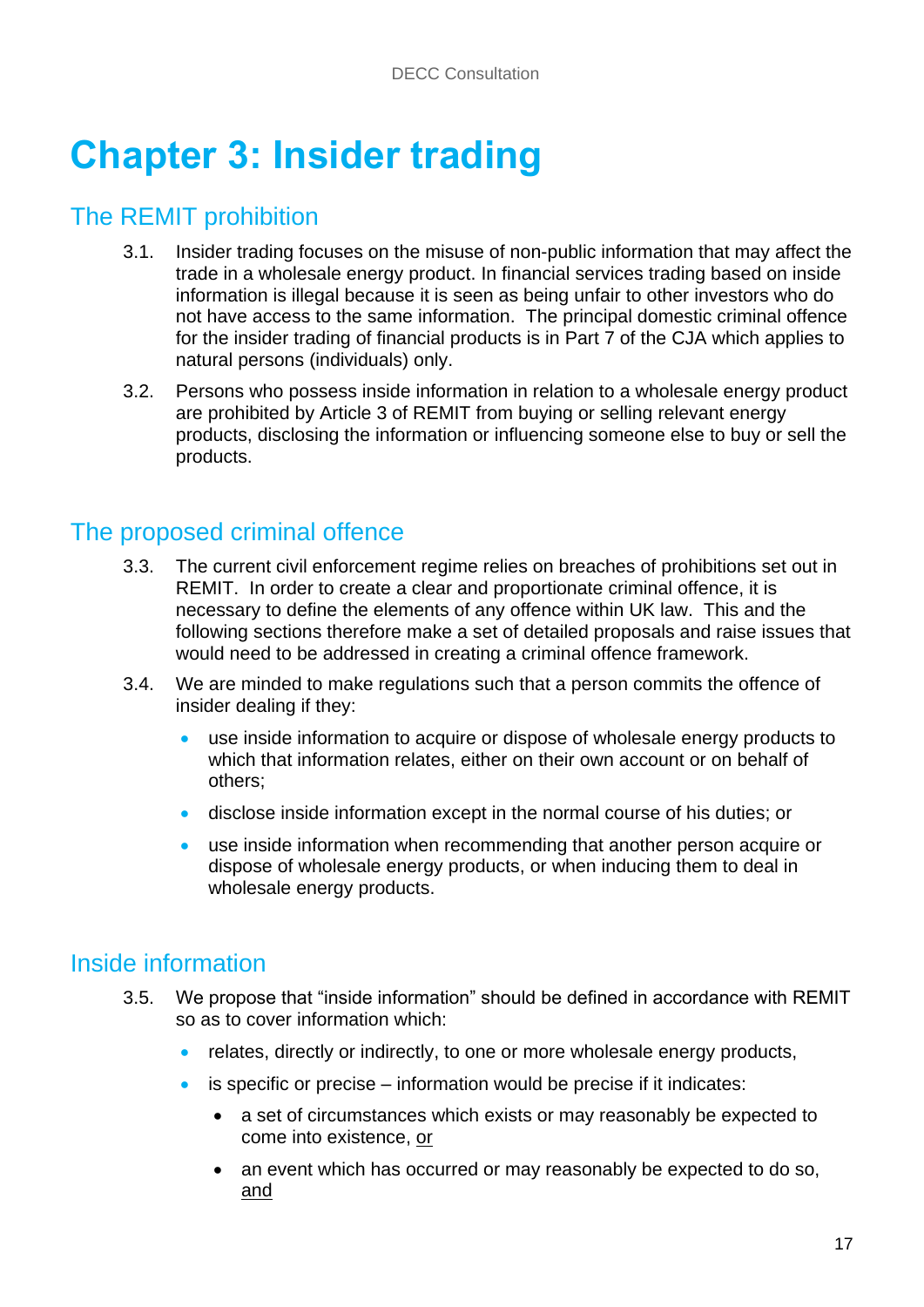if it is specific enough to enable a conclusion to be drawn as to the possible effect of that set of circumstances or event on the prices of wholesale energy products;

- has not been made public; and
- would be likely to significantly affect the prices of those wholesale energy products if it were made public.
- 3.6. For the purposes of the proposed offence "information" would mean:
	- information which is required to be made public in accordance with Regulations (EC) No 714/2009 and (EC) No 715/2009, including guidelines and network codes adopted pursuant to those regulations;
	- information relating to the capacity and use of facilities for production, storage, consumption or transmission of electricity or natural gas or related to the capacity and use of Liquefied Natural Gas (LNG) facilities, including planned or unplanned unavailability of these facilities;
	- information which is required to be disclosed in accordance with legal or regulatory provisions at EU or national level, market rules, and contracts or customs on the relevant wholesale energy market, in so far as this information is likely to have a significant effect on the prices of wholesale energy products; and
	- other information that a reasonable market participant would be likely to use as part of the basis of its decision to enter into a transaction relating to, or to issue an order to trade in, a wholesale energy product.

### Who could it capture?

- 3.7. One aspect of creating a criminal offence on which it is necessary to be clear is those persons who might commit the offence. While it is probable that a person committing insider trading or manipulating energy markets would have some professional role in or link to those markets, it is not a certainty and REMIT consequently prohibits insider trading by a wider range of persons. We are therefore proposing that a person committing the new offence of inside dealing could be any natural or legal person (e.g. a company) and, where it is a legal person, the natural persons deemed party to the decision (see the discussion of our proposal on legal persons below).
- 3.8. Where they are a natural person, they could be:
	- a director or employee of an organisation;
	- a shareholder of an organisation;
	- a person with access to the information by virtue of their employment, office or profession;
	- a person who has acquired such information through criminal activity; or
	- a person who knows, or should reasonably know, that it is inside information.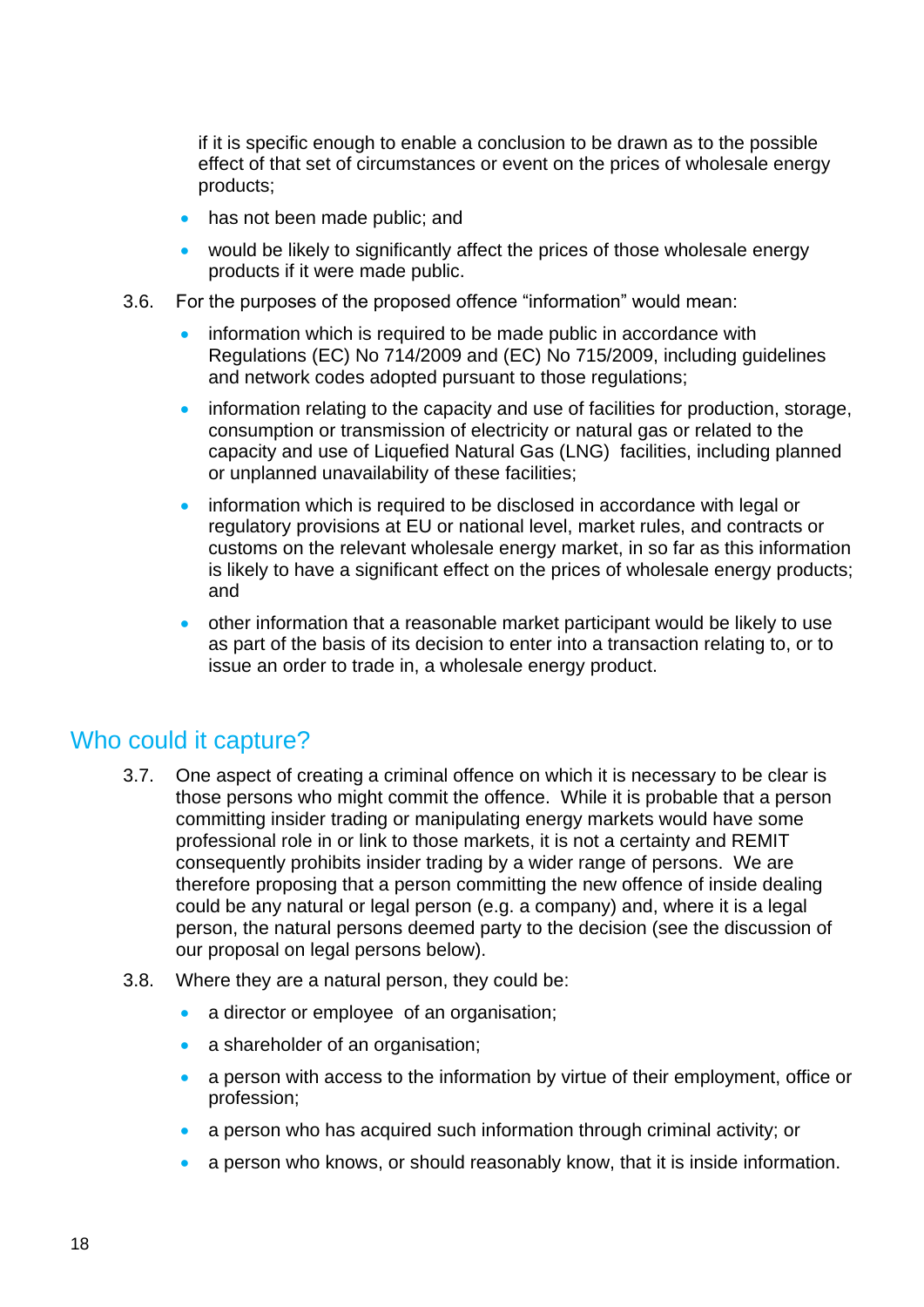## What behaviours would be captured?

- 3.9. In order to create criminal offences under UK law around the REMIT prohibitions we need to set out how the prohibited behaviours would be framed. We are proposing that:
	- "Acquire", in relation to a wholesale energy product, would include
		- agreeing to acquire the wholesale energy product; and
		- entering into a contract which creates the wholesale energy product.
	- "Dispose", in relation to a wholesale energy product, includes:
		- agreeing to dispose of the wholesale energy product; and
		- bringing to an end a contract which created the wholesale energy product.

### Territorial link to the UK

- 3.10. In framing a new criminal offence in the UK we need to be clear about its geographic scope. The scope of REMIT is very broad, as is befitting an EU regulation which seeks to put in place a regime standardizing the regulatory approach to a large and complicated market. Therefore, within the UK, all activity covered by REMIT is prohibited.
- 3.11. However, making any breach of REMIT a criminal offence in the UK wherever it occurs within the EU would have significant ramifications and would in our view be a disproportionate use of the UK criminal jurisdiction. To limit the subject matter of the trades to only those where the delivery is in the UK would fail to take into account the importance of the UK as a trading centre.
- 3.12. We consider it justifiable to focus criminalization on activities prohibited by article 3 of REMIT with a clear UK element. Therefore, the prohibited activities of "acquiring", "disposing", "disclosing", "recommending" or "inducing" should take place, or the effect should be, in the UK.
- 3.13. We therefore propose that any of the following (and more than one may be present in a particular criminal activity) would be sufficient to justify prosecuting an offence in the UK:
	- Acquiring or disposing of a REMIT product where:
		- the defendant (which could be any party to the trade) is in the UK or is registered with a UK energy regulator;
		- the gas or electricity being traded originates in, is for delivery in, or transits through the UK; or
		- the transaction takes place in UK (for instance, on a trading platform based in the UK or is subject to a jurisdiction clause in favour of a UK legal jurisdiction).
	- Disclosure of price sensitive information about a REMIT product where:
		- the gas or electricity being traded originates in, is for delivery in, or transits through UK;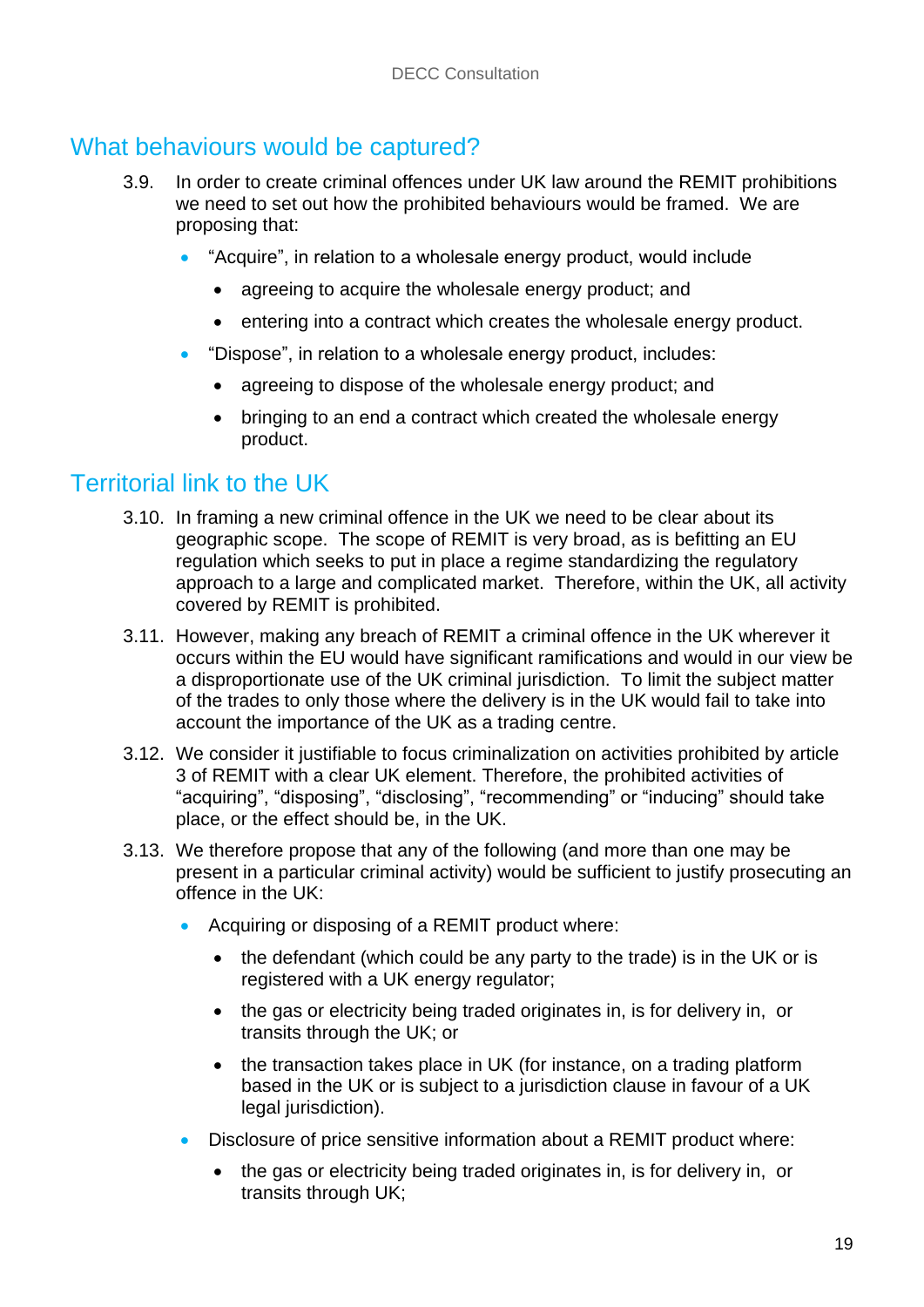- the defendant disseminating is in UK, or is registered with a UK energy regulator; or
- the defendant is outside UK but the alleged recipient of the dissemination is in UK.
- 3.14. Where recommending or inducing another person to acquire or dispose of a REMIT product where:
	- the defendant person recommending or inducing is in UK, or is registered with a UK energy regulator;
	- the defendant is outside UK but the alleged recipient of the recommendation or inducement is in UK;
	- the subject matter gas or electricity originates in, is for delivery in or transits through the UK; or
	- The transaction takes place in the UK (for instance, on a trading platform based in the UK or is subject to a jurisdiction clause in favour of a UK legal jurisdiction).
- 3.15. REMIT potentially covers activity that is conducted offshore and outside the normal 12 nautical miles territorial limit. We think that the territorial extent of the activity covered in the criminal offences we are proposing should mirror that of the REMIT obligation on the UK, and therefore activity that occurs offshore but within the UK's jurisdiction would be capable of being within the criminal offence.

## Fault element for activity prohibited under article 3 of REMIT

- 3.16. When creating a new criminal offence it is necessary to consider whether a degree of fault, if any, should to be required in relation to the prohibited activity. Criminalisation shows that a particular activity undertaken was of a sufficiently serious nature that the person undertaking that action should be labelled a criminal. We also think that criminal sanctions should focus on serious breaches of the general prohibitions in REMIT – which are also enforceable through civil mechanisms under the 2013 Regulations.
- 3.17. There are two options for creating a fault element:
	- a general prohibition with a defence for acceptable (innocent) behaviour; or
	- a restriction on the scope of the required mental element (that is whether the person should intend to or be reckless as to committing a criminal offence).

#### *We are proposing to adopt the second approach, requiring a mental element*.

- 3.18. Under this approach it is clear that a person should have acted in a blameworthy manner. It then expresses the nature of blameworthy action and places the evidential burden with the prosecution. If there is to be a mental element, then there are the following options:
	- intentional only;
	- intentional and/or reckless activity.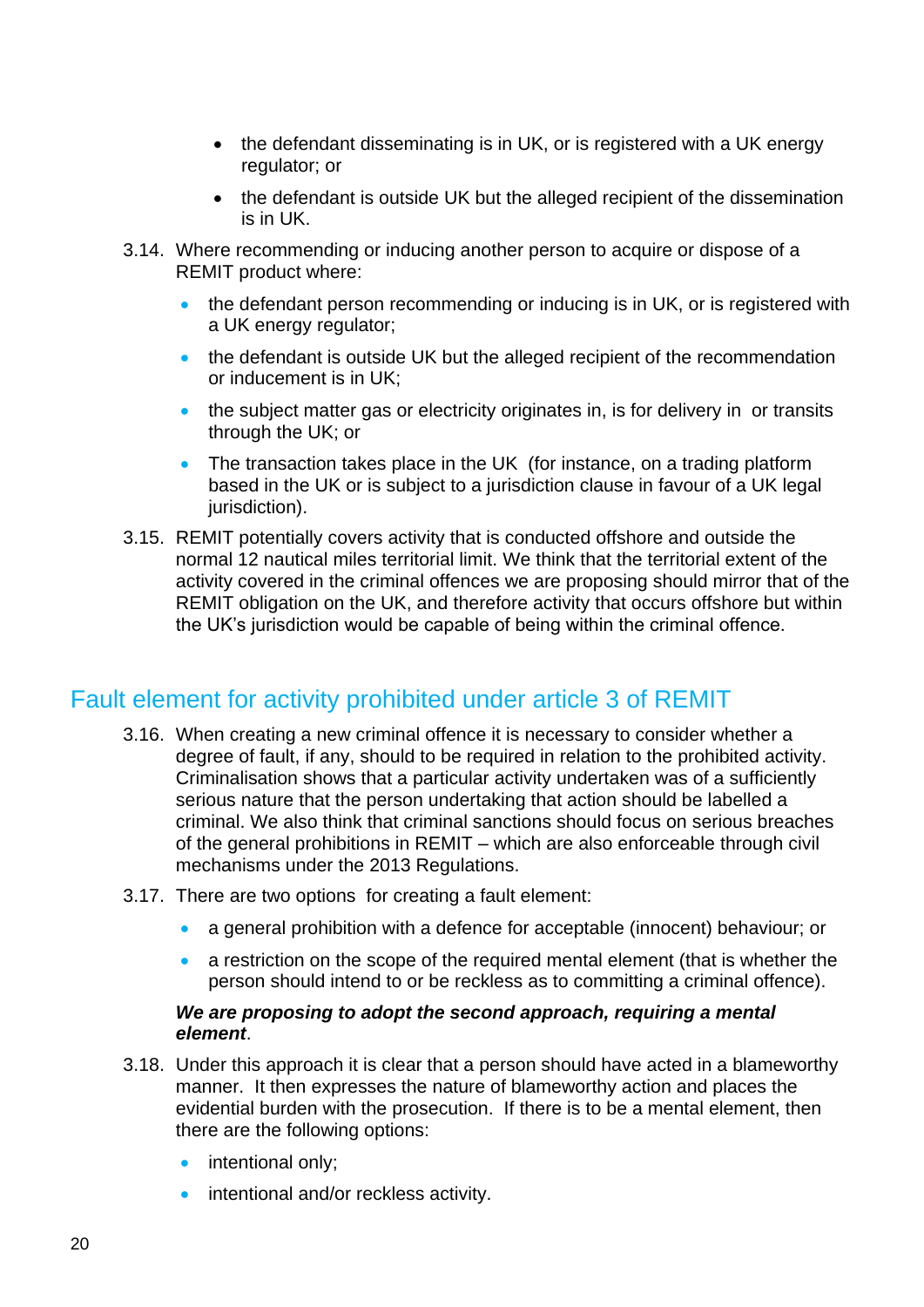- 3.19. In these circumstances, intentional means taking action knowing that it is prohibited (for example, knowingly engaging in the disclosure of inside information). Reckless, for these purposes, means undertaking a particular course of action aware that it could be amount to the prohibited activity (a prohibited disclosure), even if this is not the desired outcome, but knowing that such might occur. If only intentional activity was criminalised, this would be different to other areas of financial services where reckless behaviour is also criminalised.
- 3.20. Moreover, restricting offences only to intentional behaviour would not encapsulate some of the activity that we wish to protect against. For instance, it would be necessary to include recklessness in order to criminalise instances of insider dealing which, while not obviously intentional, ought to have been expected. This would include instances where a "blind eye", whether wilful or not, has been turned to insider dealing. We are therefore proposing that the insider dealing offence should only apply where the insider dealing is conducted either intentionally or recklessly.

## **Exemptions**

- 3.21. If a criminal offence is drawn too broadly it risks capturing some activities that we would not want to criminalise because they are vital for the effective functioning of the wholesale energy market or the security of wholesale energy supplies. This section sets out our proposals for exemptions that should apply and defences that may be invoked so that necessary or permissible activities do not incur a criminal sanction.
- 3.22. The exemptions we are proposing are where a person:
	- (for offences other than disclosure) is a transmission system operator purchasing electricity or natural gas in order to ensure the safe and secure operation of the system in accordance with his obligations under points (d) and (e) of Article 12 of Directive 2009/72/EC or points (a) and (c) of Article 13(1) of Directive 2009/73/EC;
	- is acting under national emergency rules;
	- disseminated the information for the purposes of journalism or artistic expression unless:
		- he derived or might reasonably have expected to derive, directly or indirectly, an advantage or profits from any impact on the price of a relevant product from the dissemination of the information in question; or
		- the disclosure or dissemination is made with the intention of misleading the market as to the supply of, demand for, or price of wholesale energy products;
	- conducted a transaction in the discharge of an obligation that has become due to acquire or dispose of a wholesale energy product where that obligation results from an agreement concluded, or an order to trade placed, before he came into possession of inside information; or
	- is an electricity or natural gas producer, an operator of a natural gas storage facility, or an operator of a LNG import facility who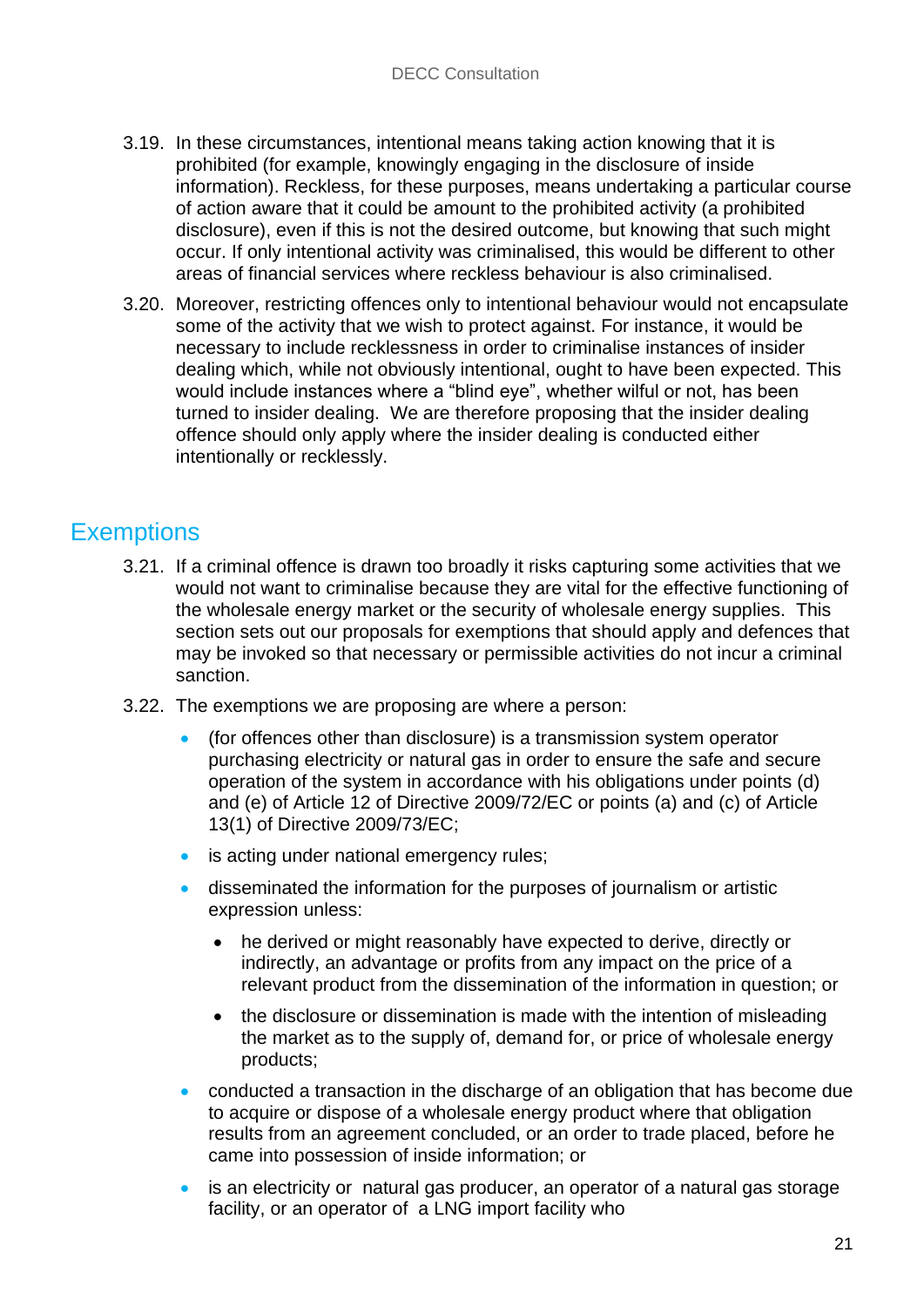- entered into the transaction solely to cover the immediate physical loss resulting from unplanned outages, where not to do so would result in a market participant not being able to meet existing contractual obligations or where such action is undertaken in agreement with the transmission system operator in order to ensure safe and secure operation of the system, and
- has reported the transaction to the appropriate regulatory body.

#### **Q5: Consultation Question**

**1. Do you agree that an offence of insider dealing in wholesale energy products should be framed in this way?** 

#### **Q6: Consultation Question**

**1. Do you consider that the exemptions set out above and in Chapter 4 are appropriate?**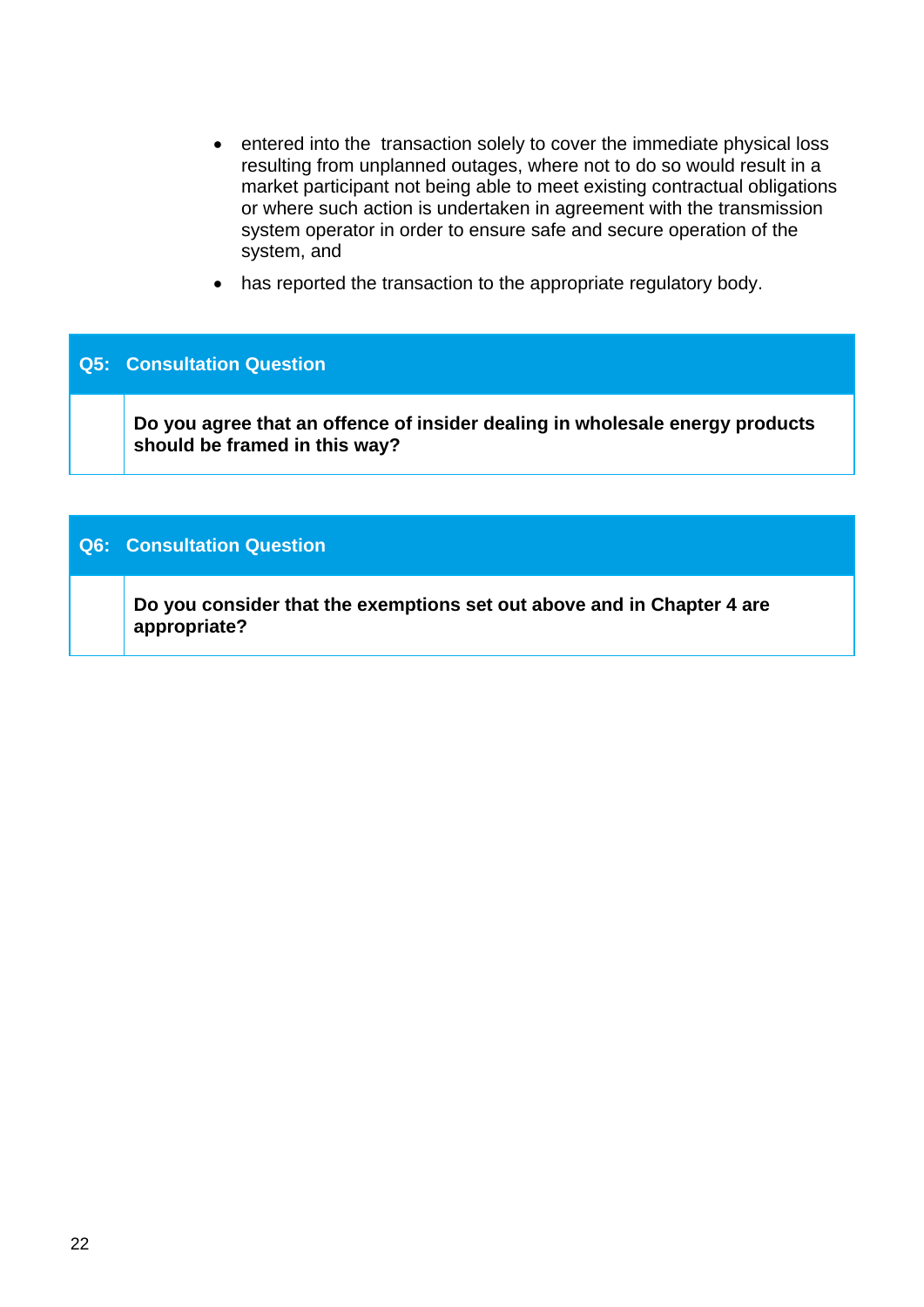## Legal persons and the officers of legal persons

- 3.23. We are proposing that the offence of insider dealing in wholesale energy market products includes companies, and the individuals who participate in decisionmaking within them. Though this is not the approach taken in the existing insider dealing offence for financial services, it is consistent with the requirements of REMIT – where the prohibition on insider dealing extends to companies (legal persons) and individuals (natural persons).
- 3.24. We believe that the offences described above, if applied to legal persons and natural persons, will create a significant deterrent to insider dealing over that provided by the civil enforcement regime. In addition to the significant impact of a conviction under the civil regime for REMIT, a criminal conviction for a corporate person would have an impact on its ability to pursue its business in some countries.
- 3.25. In particular, we believe that the possibility of criminal prosecution for recklessly insider dealing will act as a clear and powerful incentive to those organisations that could potentially profit from such activity to create strong processes to deter and detect any breaches.

#### **Q7: Consultation Question**

**1. Do you agree that an offence of insider dealing should include legal persons and decision-makers?**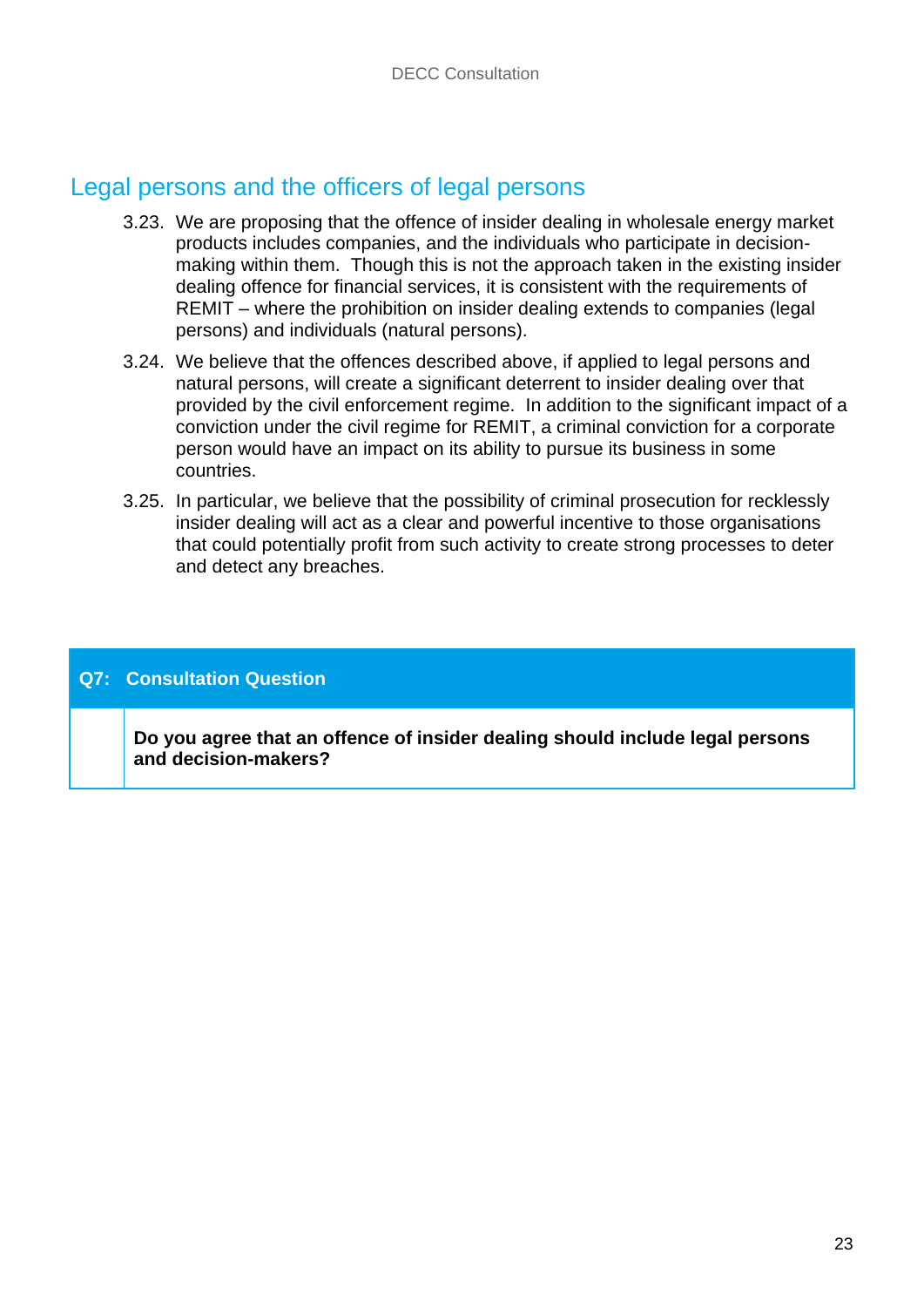# **Chapter 4: Market Manipulation**

4.1. Market manipulation is the interference or the attempt to interfere with the free and fair operation of the market and create artificial, false or misleading appearances with respect to the price of, or market for, a security, commodity. Article 5 of REMIT prohibits market manipulation. We are minded to strengthen the regime of civil sanctions with a new criminal sanction that the regulator can seek for the most serious offences.

### The proposed offence

- 4.2. We are proposing that an offence of energy market manipulation will have been committed if a person:
	- makes a false or misleading statement,
	- conceals a fact, or
	- creates a misleading impression

which is liable to induce another person to take certain actions relating to a wholesale energy product or the rights it confers.

- 4.3. We propose that a person would also be liable for attempting to manipulate the wholesale energy market.
- 4.4. A person would have committed the offence if they:
	- **•** enter into or refrains from entering into any transaction or issues or refrain from issuing any order to trade in wholesale energy products which
		- give, or are likely to give, false or misleading signals as to the supply of, demand for, or price of wholesale energy products;
		- secure or attempt to secure, by a person, or persons acting in collaboration, the price of one or several wholesale energy products at an artificial level; or
	- **EXECT** employ or attempt to employ a fictitious device or any other form of deception or contrivance which gives, or is likely to give, false or misleading signals regarding the supply of, demand for, or price of wholesale energy products; or
	- disseminate information which gives, or is likely to give, false or misleading signals as to the supply of, demand for, or price of a wholesale energy product, where they knew, or should reasonably have known, that the information was false or misleading.

## Territorial link to the UK for market manipulation

4.5. As with the discussion set out in the preceding chapter on insider trading, it is necessary to set out the territorial scope of the new offence and we suggest that there needs to be a clear link to the UK jurisdiction in order to put in place a clear and proportionate criminal offence of market manipulation.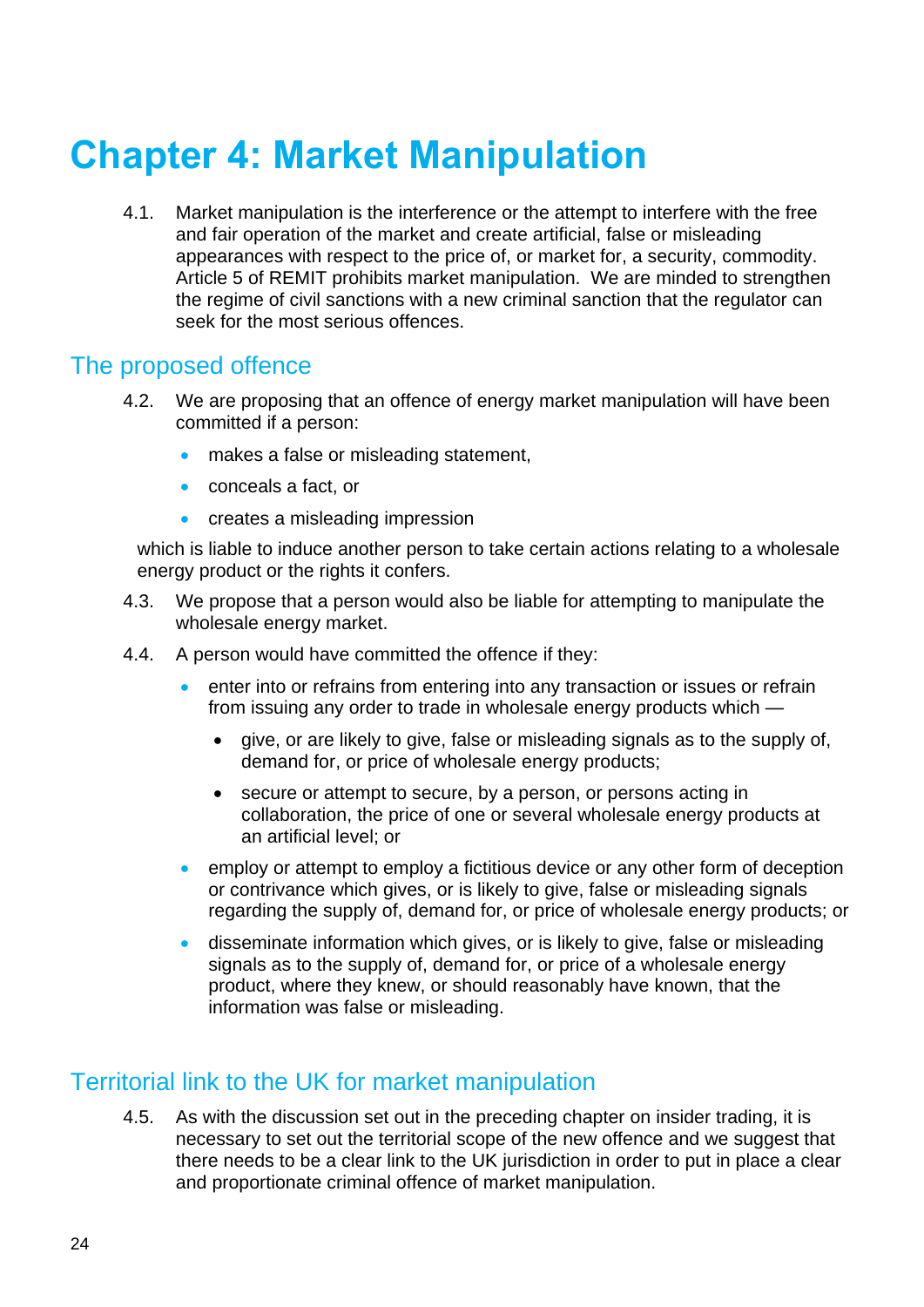- 4.6. We, therefore, propose that the presence of one of the following would be sufficient to provide such a link:
	- Entering into transaction to give false or misleading impression where:
		- the defendant (which could be any party to the trade) is in the UK or is registered with a UK energy regulator;
		- the gas or electricity being traded originates in, is for delivery in, or transits through the UK; or
		- the transaction takes place in UK (for instance, on a trading platform based in the UK or is subject to a jurisdiction clause in favour of a UK legal jurisdiction).
	- Disseminating information which gives or is likely to give a misleading impression where:
		- the subject matter gas or electricity originates in, is for delivery in, or transits through UK;
		- the defendant person disseminating is in UK, or is registered with a UK energy regulator; or
		- the defendant is outside UK but the alleged recipient of the dissemination is in UK.

## Fault element for energy market manipulation

- 4.7. As with the criminal offences relating to insider dealing, we consider that there should be a fault element for criminal market manipulation. This, in the same manner as described above, is necessary to ensure proportionality in applying a criminal sanction and as a marker that the behaviour is truly blameworthy
- 4.8. The prohibited activities for market manipulation outlined above would have to have been conducted either intentionally or recklessly.
- 4.9. We do not believe that only criminalising intentional behaviour is sufficient, as it fails to adequately capture some of the damaging behaviours that could distort a market undertaken by those who know that their activity may have such an effect.

# **Exemptions**

- 4.10. As with the exemptions and defences set out in Chapter 3, we need to state clearly any behaviour which would not incur criminal sanctions because they are necessary for the functioning of the energy system including its markets or are otherwise permissible. We are minded to create exemptions to the offence of energy market manipulation such that a person is not committing the offence of energy market manipulation if he:
	- establishes that his reasons for entering into the transaction or issuing the order to trade are legitimate and that that transaction or order to trade conforms to accepted market practices on the wholesale energy market concerned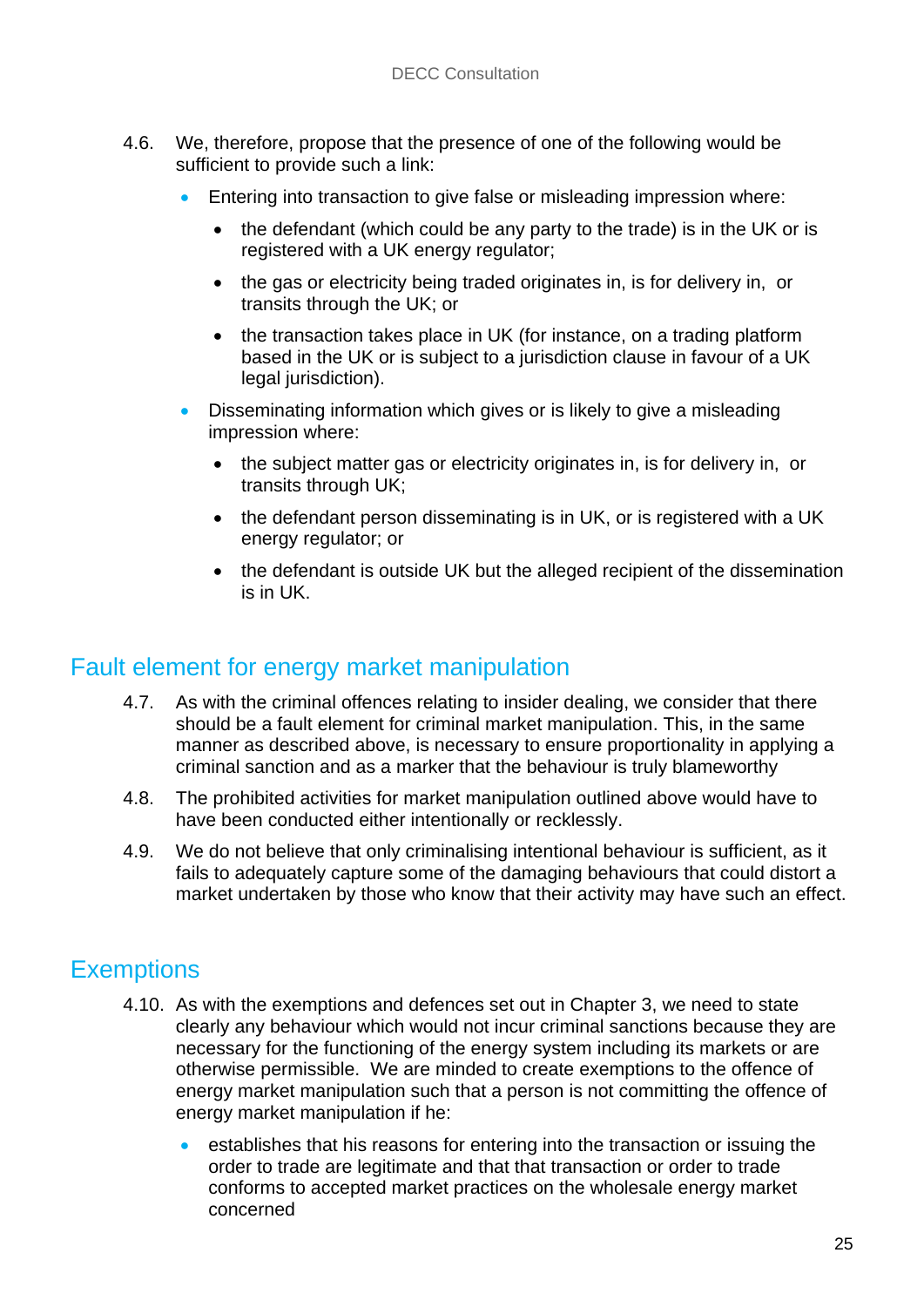- is acting under national emergency rules;
- disseminated the information for the purposes of journalism or artistic expression unless:
	- he derived or might reasonably have expected to derive, directly or indirectly, an advantage or profits from any impact on the price of a relevant product from the dissemination of the information in question; or
	- the disclosure or dissemination is made with the intention of misleading the market as to the supply of, demand for, or price of wholesale energy products.

## Benchmark manipulation

- 4.11. Benchmarking is an aspect of markets that could be particularly sensitive to manipulation. The benchmarking process can draw on a comparatively small number of trades to establish reference prices that are made use of by a much larger number of market participants and products. This amplifying effect naturally makes the fair operation of benchmarks a matter of significant public concern. The REMIT prohibition on market manipulation covers the manipulation of markets through the manipulation of benchmarks. Such manipulation could be:
	- providing false information to undertakings which provide price assessments or market reports with the effect of misleading market participants acting on the basis of those price assessments or market reports; or
	- offering, buying or selling wholesale energy products with the purpose, intention or effect of misleading market participants acting on the basis of reference prices
- 4.12. There is a high level of risk and therefore a high degree of public concern around the manipulation of benchmarks. Subject to the responses received to this consultation, and to Ofgem and the Northern Ireland Authority for Utility Regulation's views in response to its call for evidence on benchmarks, *we are proposing that the offences of energy market manipulation include the manipulation of benchmarks*.

#### **Q8: Consultation Question**

**1. Do you agree that the offence of energy market manipulation should be framed in the way described here?**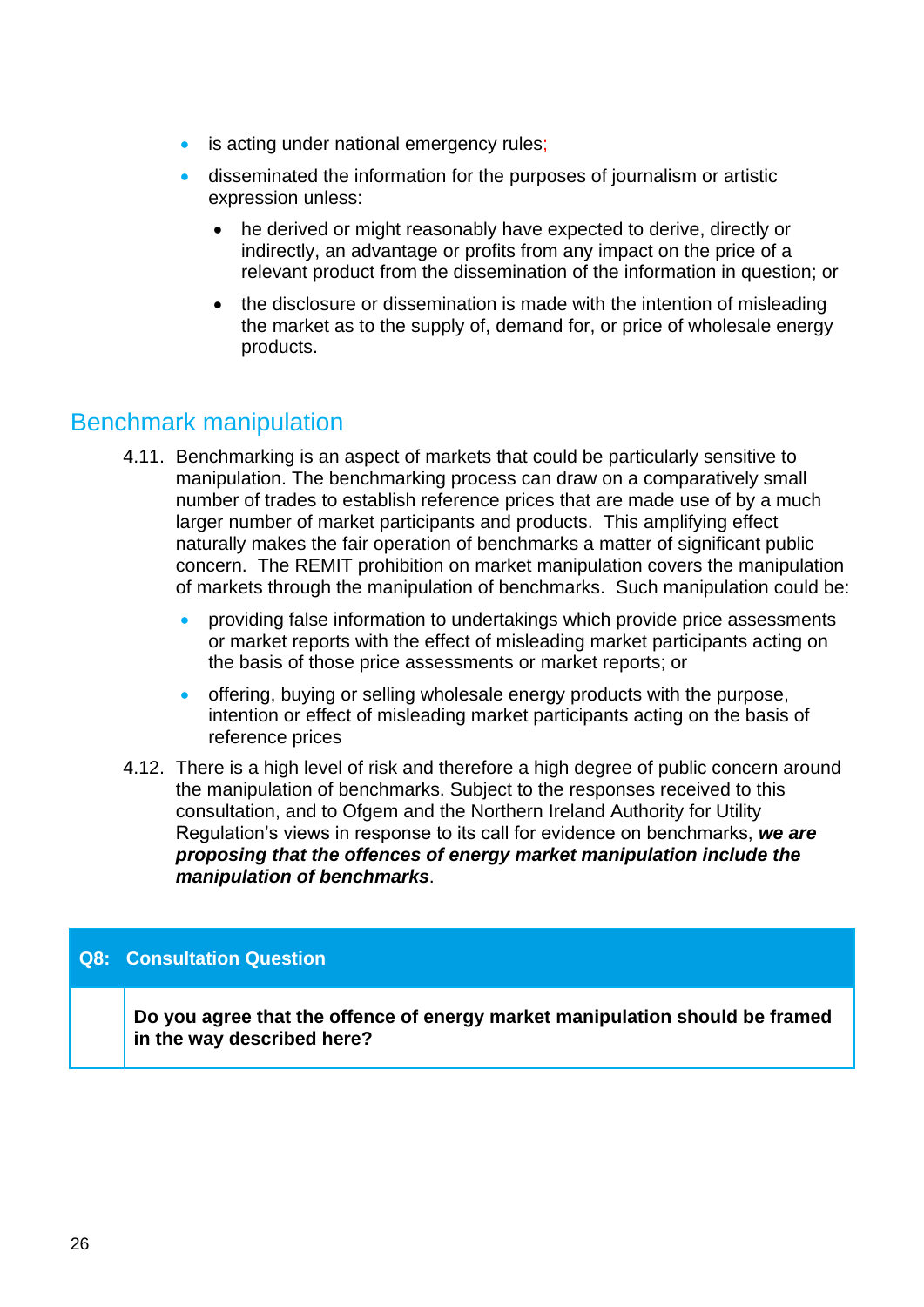# **Chapter 5: Enforcement**

- 5.1. UK regulations for the civil enforcement regime for REMIT came into effect in June 2013 and August 2013. The new criminal offences we are proposing here would draw on powers of monitoring and investigation contained in those regulations.
- 5.2. We set out below for information only those powers that enable the regulator to monitor transactions and investigate potential breaches of REMIT as they underpin the regulator's investigations, and may result in a prosecution for the criminal offences proposed above. We are not consulting here on giving the regulator any further powers or placing any further requirements on market participants as part of this consultation on REMIT criminal offences.

## Monitoring and investigatory powers

- 5.3. The regime requires regulated persons to retain and record documents and information. The regime also allows the regulator to commence an investigation if there are circumstances suggesting that there has been a breach of a REMIT requirement. This includes the prohibition on insider trading, obligation to publish inside information, prohibition of market manipulation and obligations of persons professionally arranging transactions, as set out in articles 3, 4, 5 and 15 of REMIT. To facilitate an investigation, the regulator is able to request any relevant information or documents from any relevant person.
- 5.4. The regulations give the regulator a limited power of entry under a warrant issued by a court. The regulator is only able to apply for a warrant where it has not been possible to obtain information using its existing information gathering powers or, for example, where it is likely that information relevant to an investigation would be destroyed.
- 5.5. To ensure that market participants comply with an information request by the regulator the enforcement regulations include criminal offences relating to the enforcement provisions. These provisions deal with failures to comply with a requirement to provide information or documents (without reasonable excuse), falsifying, concealing, destroying or otherwise disposing of a document and knowingly or recklessly providing false or misleading information.

## Sanctions and injunctions

5.6. The civil enforcement regulations allow the regulator to impose, and determine the amount of, a financial penalty, if it finds a breach of the REMIT prohibitions. Furthermore, the regulator may publish a statement to the effect that a person has failed to comply with a REMIT requirement. In order to provide clarity on the penalties that will apply to breaches of REMIT, the regulations require the regulator to consult on and issue a statement of its policy. Ofgem published its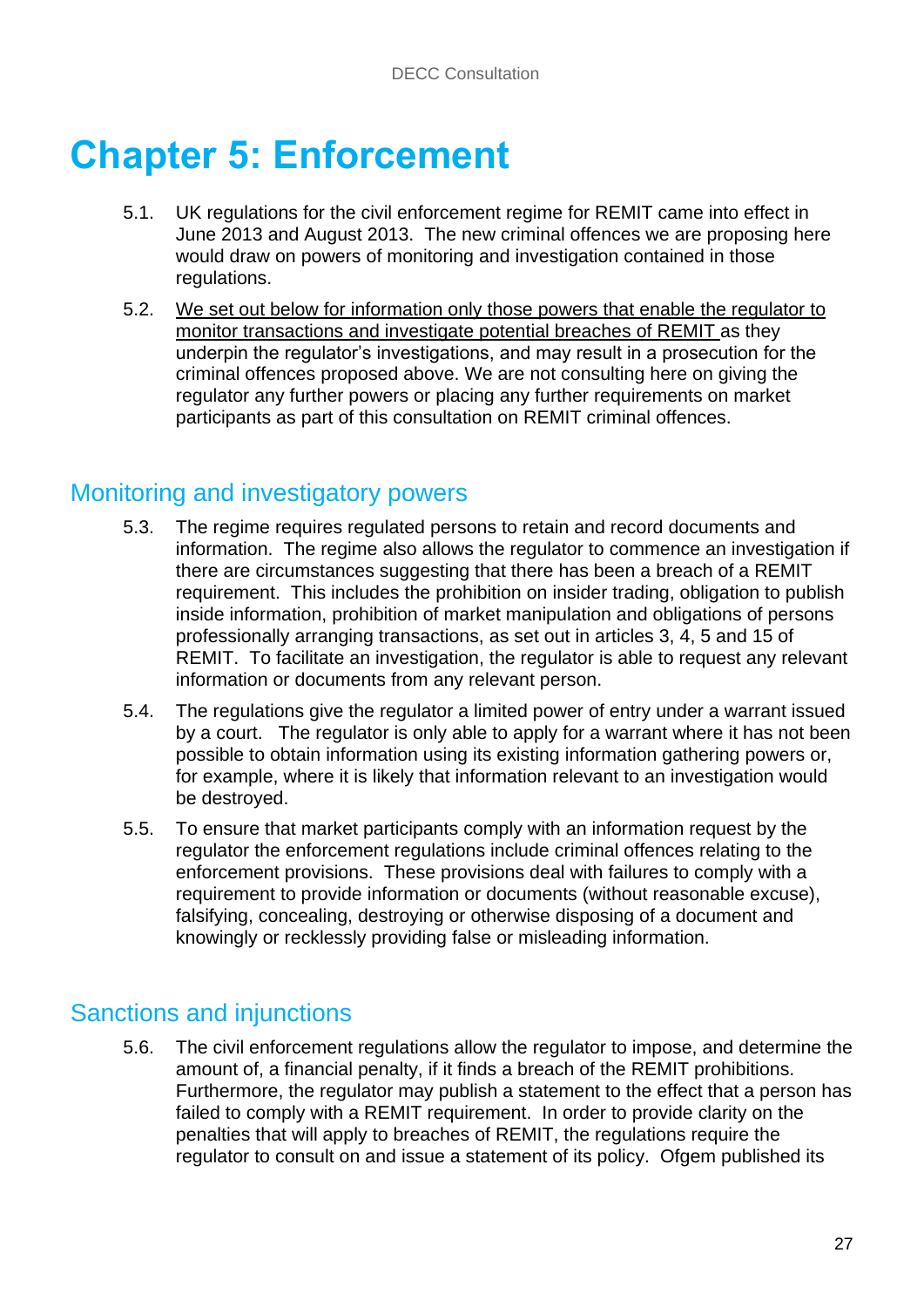penalties statement<sup>6</sup> and procedural guidelines<sup>7</sup> for REMIT on 8 November 2013. Alternatively, the regulator may apply to the High Court (or, in Scotland, the Court of Session) to impose a penalty. The regulator may only do this if also applying for an injunction or restitution order.

- 5.7. There are also provisions allowing for the regulator to seek injunctions and restitution orders.
- 5.8. The provisions give the regulator the power to apply for a court order requiring the cessation of any practice that is contrary to REMIT, preventing a person from disposing of assets, or temporarily suspending professional activity. The court may also be asked to require a person in breach of a REMIT requirement to take remedial steps. This aligns with the financial markets regulatory regime.
- 5.9. The UK REMIT civil enforcement regime sets out that, if there has been a breach of a REMIT requirement and the person found in breach has accrued profits, or one or more persons have suffered loss, then the person in breach may be required to make restitution. This power is exercisable either by the court or by the regulator.

#### **Q9: Consultation Question**

**1. Would the creation of these criminal sanctions change the processes that market participants are already putting in place to meet the requirements of the REMIT civil regime?** 

#### **Q10: Consultation Question**

**1. Would the creation of these criminal sanctions change the level of confidence that market participants have in the fairness of the wholesale energy market?** 

<sup>6</sup> https://www.ofgem.gov.uk/ofgem-publications/84346/remitpenaltiesstatement8november2013.pdf

<sup>&</sup>lt;sup>7</sup> https://www.ofgem.gov.uk/ofgem-publications/84347/remitproceduralguidelines8november.pdf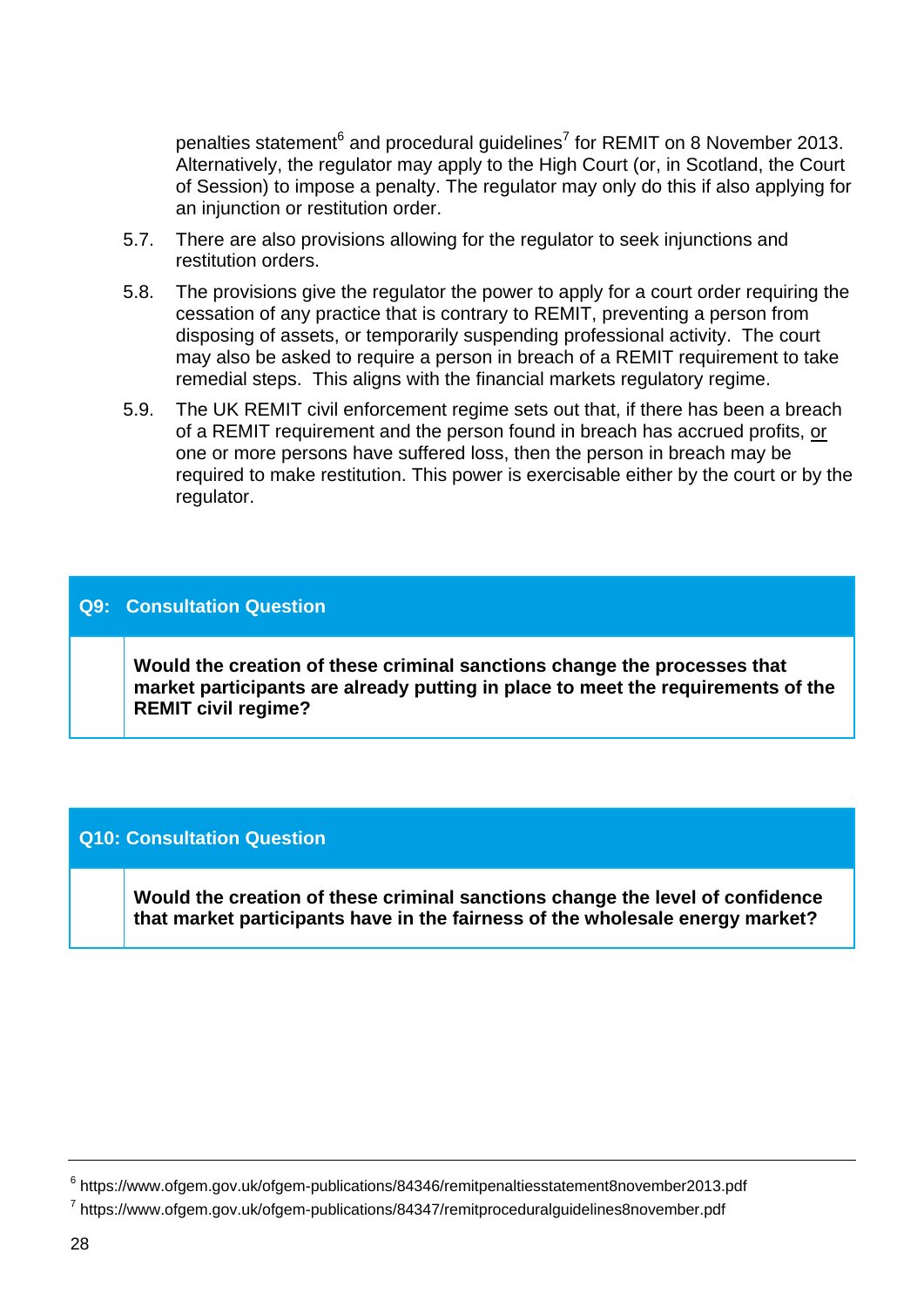# **Glossary**

| REMIT        | EU Regulation on Wholesale Market Integrity and Transparency |
|--------------|--------------------------------------------------------------|
| <b>MiFID</b> | Markets in Financial Instruments Directive                   |
| <b>EMIR</b>  | European Markets Infrastructure Regulation                   |
| MAD          | <b>Market Abuse Directive</b>                                |
| <b>CSMAD</b> | <b>Criminal Sanctions Market Abuse Directive</b>             |
| <b>CJA</b>   | Criminal Justice Act 1993                                    |
| <b>FSA</b>   | <b>Financial Services Act 2012</b>                           |
| <b>FCA</b>   | <b>Financial Conduct Authority</b>                           |
| <b>FSMA</b>  | <b>Financial Services Markets Act 2000</b>                   |
| Ofgem        | <b>Office of Gas and Electricity Markets</b>                 |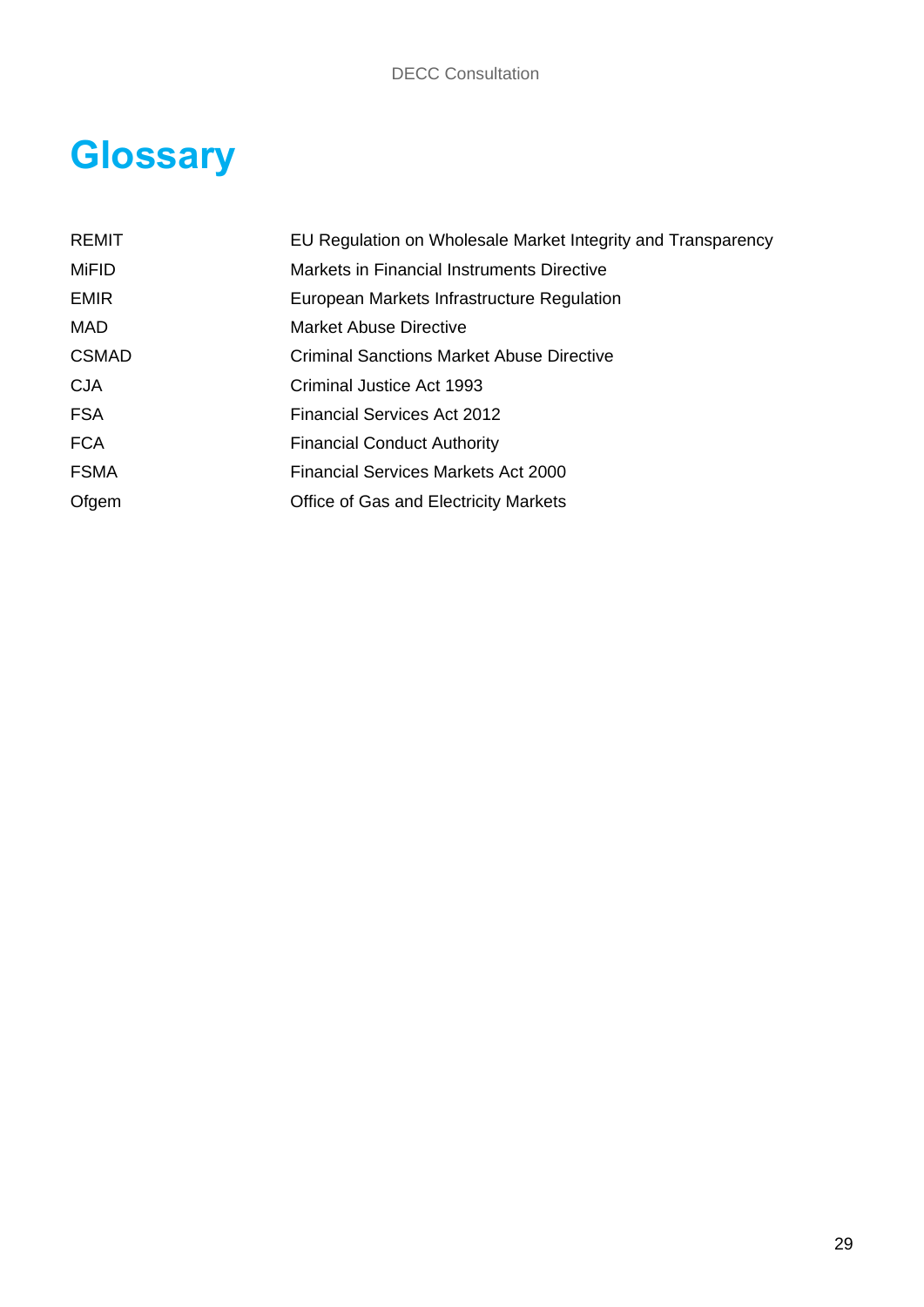© Crown copyright 2014 Department of Energy & Climate Change 3 Whitehall Place London SW1A 2AW [www.gov.uk/decc](http://www.gov.uk/decc) URN 14D/277